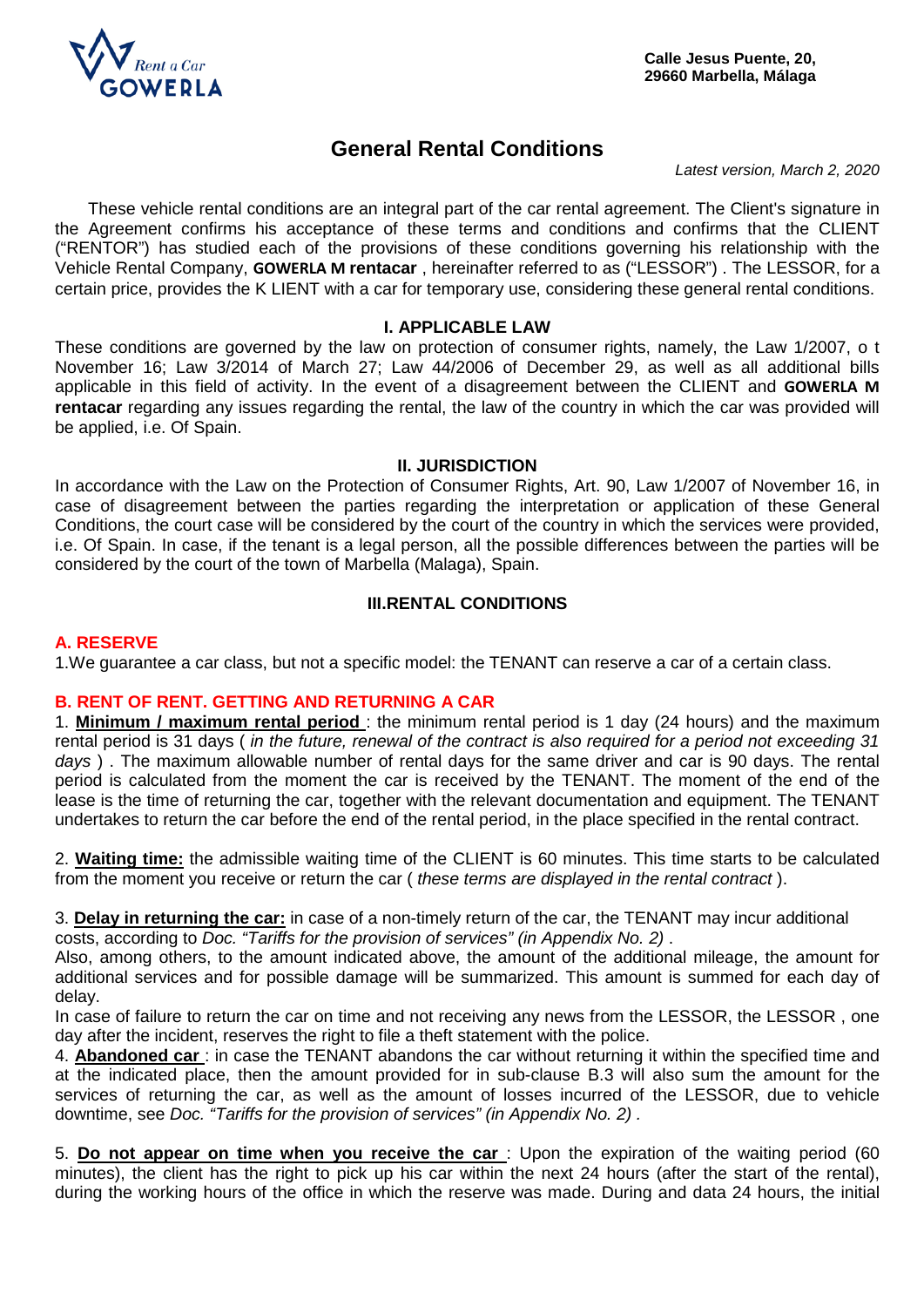

amount of the rental car remained unchanged. After 24 hours, the reserve will be canceled, without returning the amount already paid and without the right to demand from the TENANT. A waiting period of 60 minutes applies to the **"Budget"** tariff. In case of exceeding this waiting period of 60 minutes, regardless of the reasons, the TENANT undertakes to make a reservation with the "All **inclusive"** tariff . In the case, the EU whether the reservation is carried out according to the tariff " the All-inclusive program ", the waiting period is 24 hours. After 24 hours, the reserve will be canceled, without returning the amount already paid and without the right to demand from the TENANT, *see Appendix 2.*

6. **Pick up the car later than the specified time:** in case the CLIENT picks up the car later than specified in the contract, the time, time of receipt and return of the car remains unchanged. The CLIENT is directly responsible for the delay in receiving the car.

7. **Return the car earlier than the specified time:** in case of returning the car earlier than the time specified in the contract, money for the remaining, unused time is not reimbursed. If the CLIENT returns the car earlier than the specified deadline, then this will be considered as termination of the contract unilaterally.

8. **Pick up or return the car outside working hours: the** CLIENT can receive or return the car outside the working hours of the office. This additional service is paid and is indicated in the *Dock. "Tariffs for the provision of services"*

# **C. PLACE OF RECEIPT AND RETURN OF THE CAR**

1. **Responsibility of the tenant for the return of the car**: the responsibility for the return of the car at the specified place and at the specified time lies with the TENANT. If there is no additional agreement specified in the contract, the car must be returned during office hours. If the car is returned in a different place than indicated in the contract, not because of the LESSOR, this may cause additional costs for the CLIENT, including loss, due to the downtime of the car.

2. **Place for receiving / returning the car**: receiving / returning the car, by prior agreement of the parties, can be carried out according to the options set out below:

-Receiving / returning the car is carried out in the same place.

 -Tariff Flexi Location 40 km: receiving / returning the car is carried out in different places, with an additional, fixed cost paid by the CLIENT, according to *Doc . "Tariffs for the provision of services."*

 -Tariff Flexi-Location km 40+ (according to the mileage of the trajectory), this tariff is calculated based on the following formula: the *distance in kilometers from the vehicle's location to the destination multiplied by the cost for each additional kilometer* .

### **D. ADDITIONAL SERVICES AND ADDITIONAL PAYMENTS**

1. **Obligations to pay for additional services rendered:** the TENANT undertakes to pay all additional services (the minimum period for payment is 24 hours), to pay additional equipment, taxes, fines, insurance. 2. **Calculation of the cost of additional services, according to the tariff** : at the time of registration of the lease, the amount for additional services will be calculated in accordance with the current *Doc. "Tariffs for the provision of services."*

3. **Surcharge** in case of returning the car in poor working condition and with external damage. The TENANT is directly liable to the LESSOR for any possible damage to the car ( *both external and internal* ), theft of the car, for violations of the terms of this contract, with the exception of the case covered by insurance ( *read the condition P of this contract* ).

In the event of an accident if there is insurance, in accordance with **clause P.2, P.3.** The TENANT is liable to the LESSOR in the cases specified in **clause P.13.**

4 . **Extra charge for refuelling service.** According to condition O.6. the cost of paying for the missing amount of fuel will be calculated according to its market value. The amount of payment for the car refuelling service is calculated as described *in the Doc. "Tariffs for the provision of services."*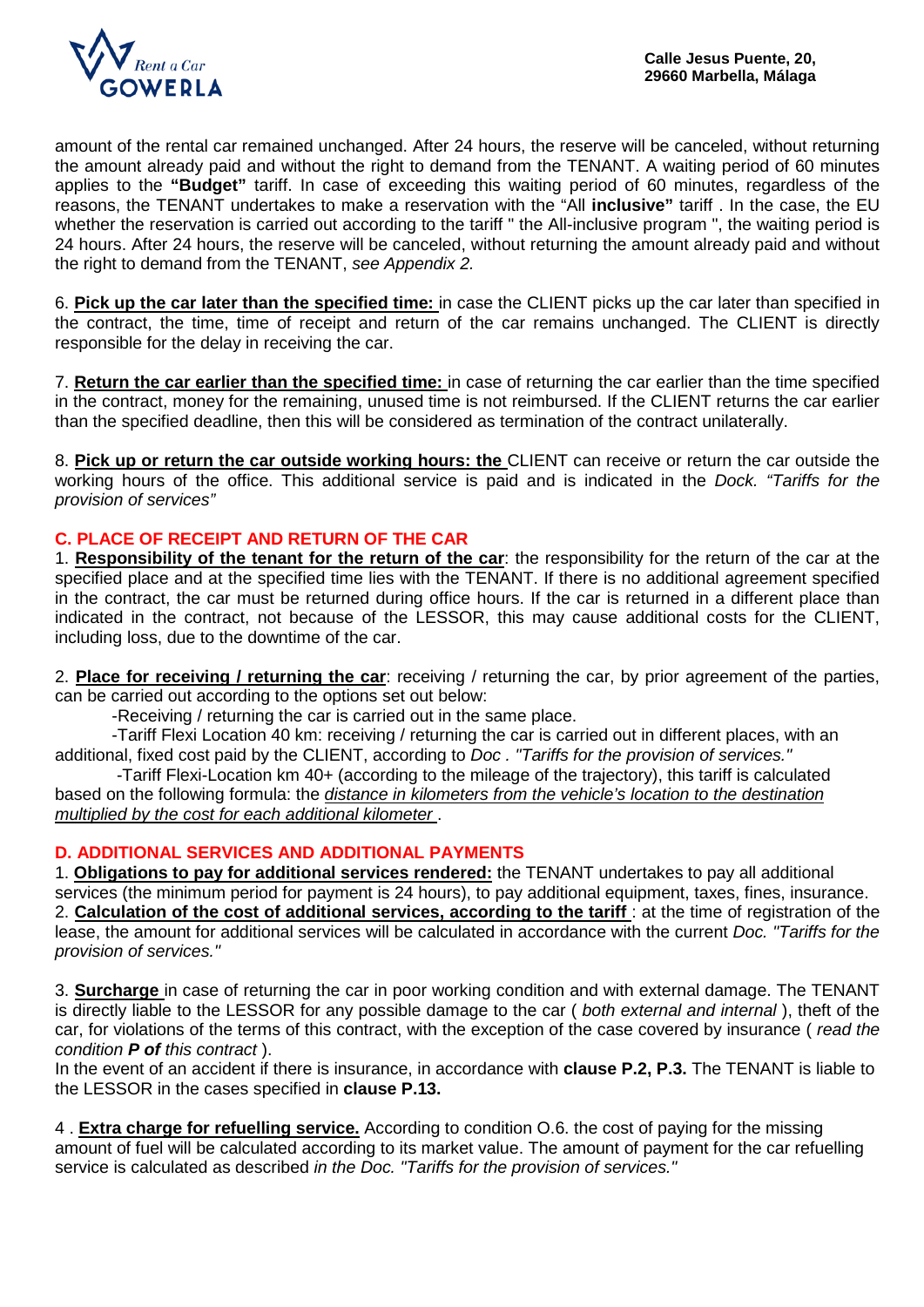

5 . **Supplement for damage to the vehicle,** because of filling the wrong fuel (refer to the condition, O.6. OUA (common *lease conditions)*.

6 . **Additional mileage.** Payment is made according to the tariff indicated in the *Doc. "Tariffs for the provision of services."*

7 . **A copy of the keys** and their sending by courier and transportation of the car to the LESSOR's office. All costs must be paid by the TENANT. In addition, due to the unsuitability for use of this vehicle, the LESSOR has the right to claim the amount of loss for a simple car (see *Doc. "Tariffs for the provision of services"* .).

9. **Supplement** in case of loss of car accessories, such as: emergency triangle, vest, first-aid kit, etc. , see dock. *"Tariffs for the provision of services."*

10. **Costs** of restoring documentation in case of loss, see dock. "Tariffs for the provision of services."

11. **The costs** for an extra cleaning of the car, if the car was returned in a dirty condition requiring deep cleaning, spotted, and so on. d. The CLIENT is obligated to pay an additional amount. This amount is calculated based on the price list of the company specializing in car washing.

12. **Additional payment** for administrative fines. The amount is calculated based on *Doc. "Tariffs for the provision of services.*" This amount is charged for each fine imposed. Payment will be made using the payment method specified in the contract.

13. **Additional payment** for administrative affairs, as a result of an accident. An additional amount to be paid will be charged in case of damage to the car, regardless of the degree of damage. In the event of an accident, if there is insurance, according to condition **P,** the TENANT undertakes to pay the LESSOR the amount of damage in excess of the deductible amount or the limitations of a particular type of insurance. This amount is paid for each damage caused. This amount is calculated based on *Doc. "Tariffs for the provision of services."*

14. **Additional payment** in case of lease for a period exceeding 31 days, without a preliminary act of extension. This amount is calculated based on *Doc. "Tariffs for the provision of services."*

15. **Additional payment** due to the replacement, loss or damage of advertising stickers on the car. This amount is calculated based on *Doc. "Tariffs for the provision of services."*

16. The **place of return of the car** must be in accordance with subparagraph C.2. OCA, otherwise, the TENANT may incur additional costs, see Doc. "Tariffs for the provision of services", in addition to the costs of returning the car and the amount of lost profit from the LESSOR.

17. **Surcharge for the service** "Assistance on the road". This amount is calculated based on *Doc. "Tariffs for the provision of services. "* Furthermore, the customer may introduce s Xia additional terms of the service, specified *in Annex № 1.*

### **E. AMENDMENT AND CANCELING RESERVATIONS**

**1. Changes to the reservation (date, time, additional services and insurance)** in the event of a change in booking, it is necessary to warn about this company **GOWERLA M rentacar** , at least 24 hours prior to pick up your car. Withholding an additional amount, check out Doc. " *Tariffs for the provision of services.*" When making changes on the part of the CLIENT, the LESSOR does not guarantee the availability of a car, or additional options.

**2. Cancellation of reservations:** in the reserves made through the official website of **GOWERLA M rentacar**  (www . Gowerla -rentacar.com), cancellation of reservations with reimbursement of costs is not possible, because a lower tariff rate is applied. Except in situations defined as force majeure, such as (natural disasters, wars, death, or a sudden illness of the TENANT). To apply these exceptions, the CLIENT must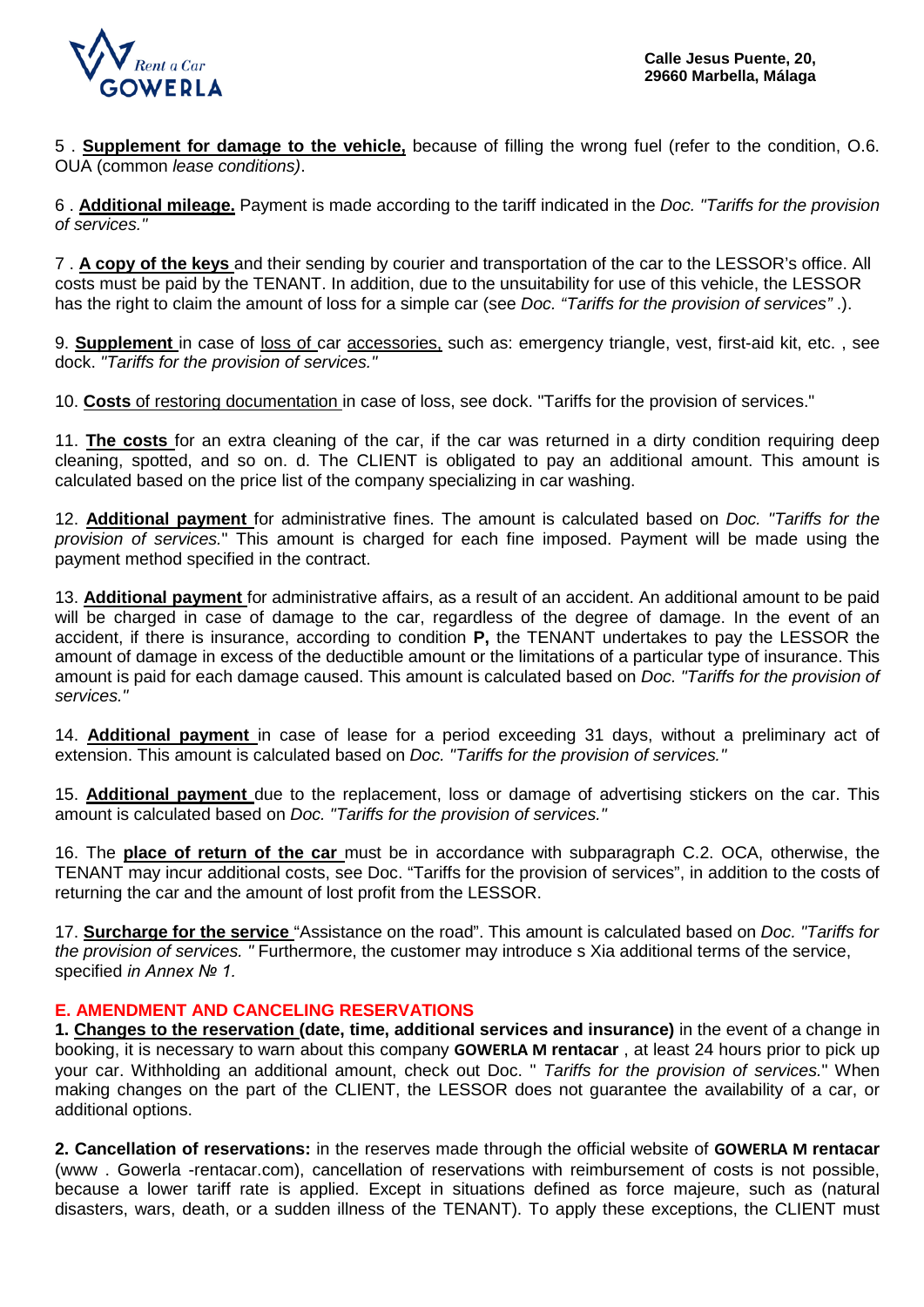

provide documentary evidence. In the case of the provision of relevant confirmations, the amount of 70% of the reserve value is returned.

Also, in reserves made in accordance with the "Budget" tariff , cancellation of the reservation with reimbursement of costs is not possible. In the reserves made at the offices of **GOWERLA M rentacar** , or according to the " All Inclusive " tariff , cancellation of the reservation is possible, but the amount already paid will be withheld as a reserve (30% of the total rental price).

**3. Changes in price :** changes in the reservation may result in changes in the price of the rental. The TENANT is obligated to pay an additional amount *(see Doc. "Tariffs for the provision of services".)* , In addition to the amount of the difference between the original and the changed prices. After the changes are made, a new price is set based on the current tariff. In the event of a difference in favour of the CLIENT between the previous and the new price, the LESSOR does not reimburse the already deducted amount for the lease.

**4. Address for alerts : you can** make changes or cancel the reserve through the website www . gowerla rentacar.com; Email: info @ gowerla -rentacar com and also at: Call e Jesus Puente, 20, 29660 Marbella , Málaga

**5. Reservation through intermediaries (brokers):** This subclause E applies exclusively to reserves made directly with **GOWERLA M rentacar.** If it is necessary to make any changes or cancel the reservation made through intermediaries, the CLIENT must contact, directly, the intermediary company. Responsibility to the TENANT, on the part of the LESSOR, starts from the moment of signing the rental contract.

# **F. Billing**

**1. Account in electronic format: the** TENANT gives his consent to the LESSOR to *provide invoices to the email address indicated by him.* The TENANT must verify receipt of the invoice or request a paper copy.

**2. Confirmation of damage to the car:** when the car is returned, the LESSOR will send an email to the TENANT with the general indicators of the car about its condition, along with photos of all new damages. In the event of any error, the tenant has the right to refute the contents of this warning, during and 24 hours after the return of the car. Upon the expiration of the period, at 24 hours, the TENANT automatically agrees with the contents of the confirmation of damage to the car and gives its consent to pay all possible additional payments related to the detected damage.

### **G. DATE OF PAYMENT AND METHOD OF PAYMENT**

### **a) PAYMENT TERMS:**

1. C cost for renting a car, and all additional services are paid at the time of rental.

2. If the lease exceeds the period of 30 days, payment is made every 30 days, at the beginning of each period.

3. In case of booking through the official electronic portal, payment will be made at the time of reservation. The amount of the rental payment will be charged to the payment provided by the TENANT.

4. The LESSOR, automatically, without prior notification from the LESSOR, is entered in the list of debtors, the day after the indicated maximum deadline for payment. In this case, the LESSOR reserves the right to claim all additional costs associated with these debt obligations, as well as increase the initial amount of the debt, according to the debt percentage for these obligations.

### **b) PAYMENT METHOD:**

1. A complete list of prices is indicated in *Appendices 2 and 3 (AML).* 

2. Both the deposit and the total rental amount are paid by the TENANT's credit card provided at the time of booking. This rule applies both to reserves made through the official electronic portal of the company, and to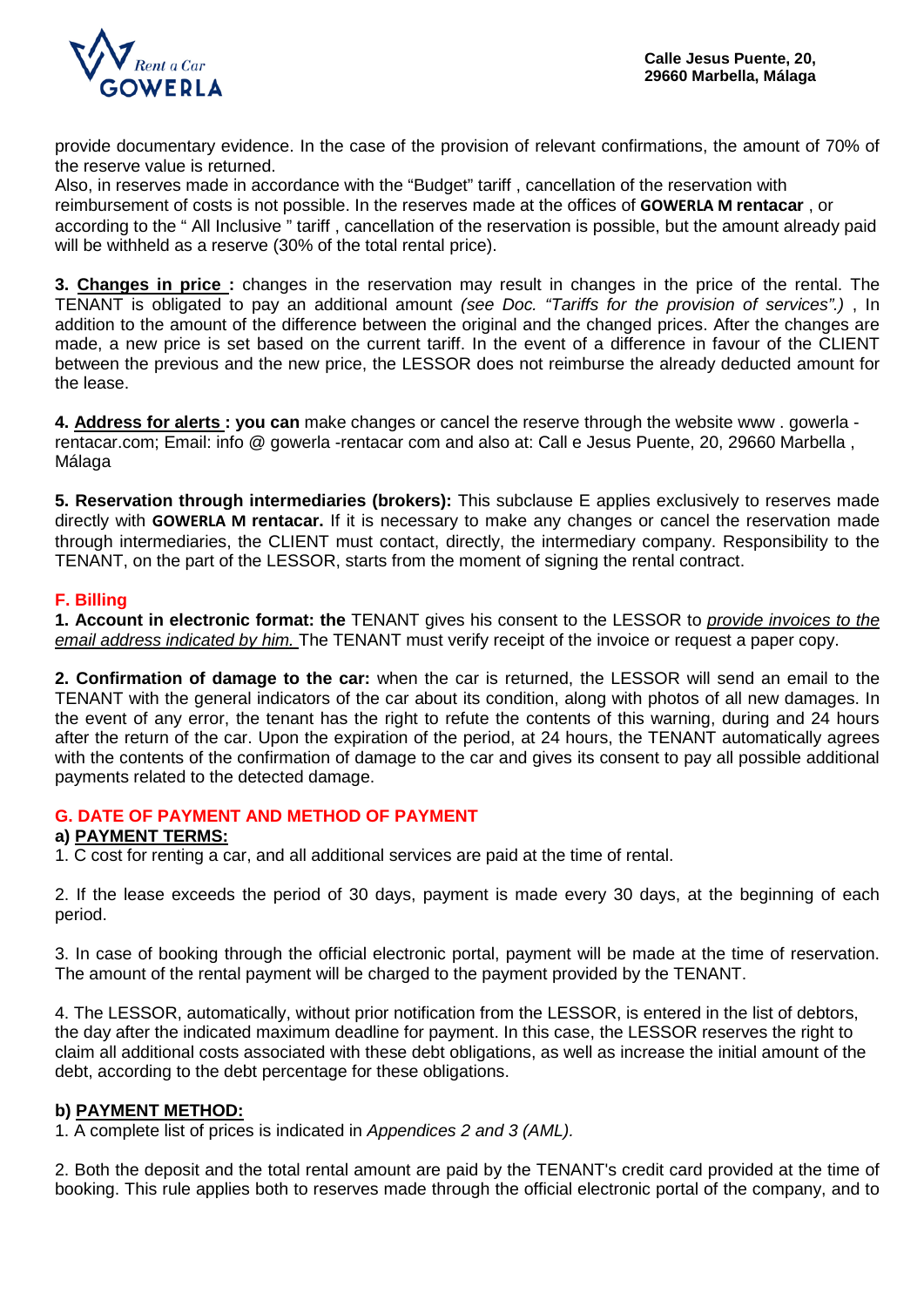

reserves made through the office of the company. The expiration date of this payment instrument must exceed the term of the lease contract by at least 1 month.

3. For registration of the lease contract, the lessee has all the necessary data of payment instruments and gives his permission ARENDADATELYU to pay costs associated with the period of the lease, such as *rent, deposit, additional services* , and so on .

4. Additional accessories and services purchased during the rental period will be paid by credit card provided at the time of the reservation. The TENANT has the right to demand a list of all services rendered in writing.

5. At the end of the lease, the TENANT undertakes to make the following payments, in addition to those specified in subparagraph D (LSA):

\* Costs for additional cleaning the car.

- \* Costs resulting from the loss of documents or car keys.
- \* Costs in case of car transportation with the help of a tow truck.
- \* Costs due to external or internal damage to the car (including due to refueling with the wrong fuel).
- \* Costs due to the use of a toll road, in the case of fines, and traffic violations.
- \* The costs of administering fines.

\* Car repair costs if:

 - 48 hours after the accident, a declaration of a traffic accident is not provided, or if its contents are not true.

 -If the car has not been used in accordance with the terms and conditions provided for in these General Lease Terms.

\* Costs for administrative processing of insured events.

\* Loss of profit due to vehicle downtime.

6. These amounts will be paid by the TENANT using electronic payment methods or using the payment tool that was used at the time of booking the car. The TENANT gives his consent to **GOWERLA M rentacar** to make these payments.

The LESSOR will immediately notify the TENANT of the availability of additional payments and provide full information about their origin.

Damage amounts are calculated based on an opinion issued by an independent expert. And in the case when it is impossible to provide an opinion on the part of the expert, the amount of damage will be calculated based on the tariffs indicated *in Appendix 3.*

These amounts may be recalculated upon receipt of a final opinion by an independent expert.

The RENTOR's maximum liability is the market value of the car.

| $\overline{\mathfrak{l}}$ . Layment is made in Luios (C). |      |         |
|-----------------------------------------------------------|------|---------|
| Valid payment tools:                                      | Rent | Deposit |
| Cash payment                                              |      |         |
| Credit card                                               |      |         |
| Debit card                                                |      |         |
| Master card                                               |      |         |
| Maestro                                                   |      |         |
| Visa                                                      |      |         |
| American express                                          |      |         |
| <b>Diners</b>                                             |      |         |
| <b>Checks</b>                                             |      |         |
| <b>Bank transfers</b>                                     |      |         |
|                                                           |      |         |

7. Payment is made in Euros (€).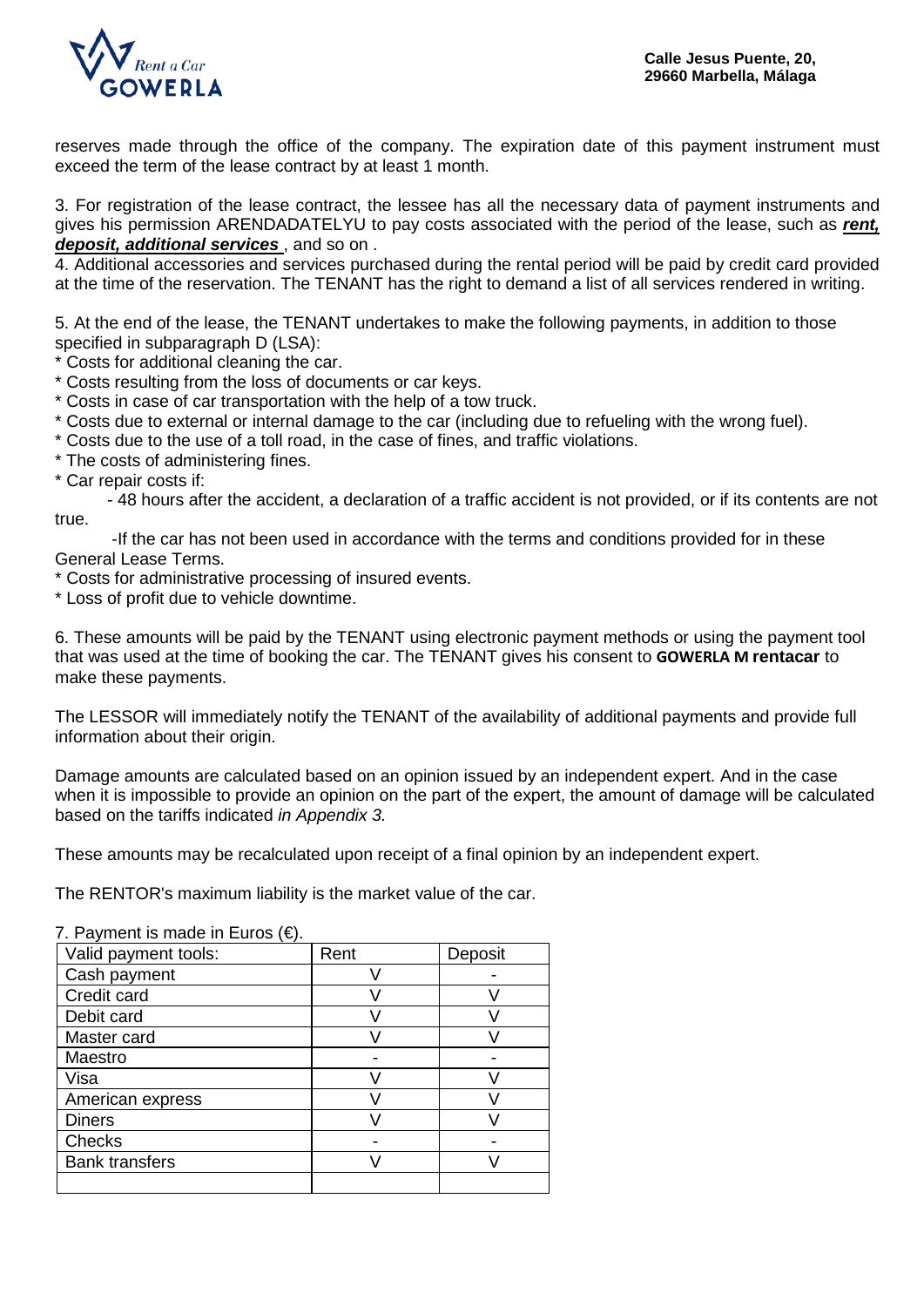

|         | Payment method        |                                    |
|---------|-----------------------|------------------------------------|
| Reserve | Online                | 100% prepayment                    |
|         | Office                | 30% at the time of reserve         |
|         |                       | 70% upon execution of the contract |
| Deposit | Reserve Online        | When making a contract             |
|         | Reserve in the office | When making a contract             |

# **H. EXTENSION OF THE CONTRACT**

**1. For how long it is necessary to warn: the** TENANT, without fail, must inform the LESSOR, in writing and 24 hours before the end of the lease. It is necessary to obtain written permission from the LESSOR. At the time of signing a new rental contract, the TENANT must pay the amount for an additional rental period.

**2. Refusal to extend the lease for technical reasons: the** LESSOR reserves the right to refuse to extend the lease for technical reasons.

**3. The maximum period for renewal: the** maximum term of the lease contract for the same driver and car, including the terms for additional renewal, is 90 days per year.

**4. Obligation to provide the car to the LESSOR, for technical inspection: the** extension of the contract should be carried out every 30 days or earlier, according to the terms of the contract. The LESSOR agrees to deliver the car to the LESSOR's office at the time of renewal, in order to carry out a technical check of the car, including the possible excess of the allowable mileage.

**5. The amount paid as a deposit cannot be transferred to the amount for renting a vehicle.** The TENANT undertakes to make an additional payment in accordance with the additional lease term.

### **I. DEPOSIT**

1. **As a guarantee** for the performance of its obligations, the TENANT undertakes to provide an appropriate amount of the security deposit at the time the lease begins.

2. **In case of non-compliance with the rules of this contract by the TENANT,** the deposit amount is withheld, without the right to demand.

3. **The amount of the deposit is** paid at the time of receipt of the car. The amount of the deposit, in no case, cannot be transferred to the amount to pay for car rental.

4. **Payment must be made by an** authorized, on the part of the LESSOR, payment instrument. The expiration date of this payment instrument must exceed the term of the lease contract by at least 1 month. This obligation applies both to reserves made through the official electronic portal and to bookings made through the company's office.

**5. The deposit or franchise Return:** deposit or franchise returns to the lessor during and 25 days after the end of the lease contract. In case of non-compliance with the General Lease Terms, the deposit amount may be withheld for a longer period, until the payment of the full amount of damage.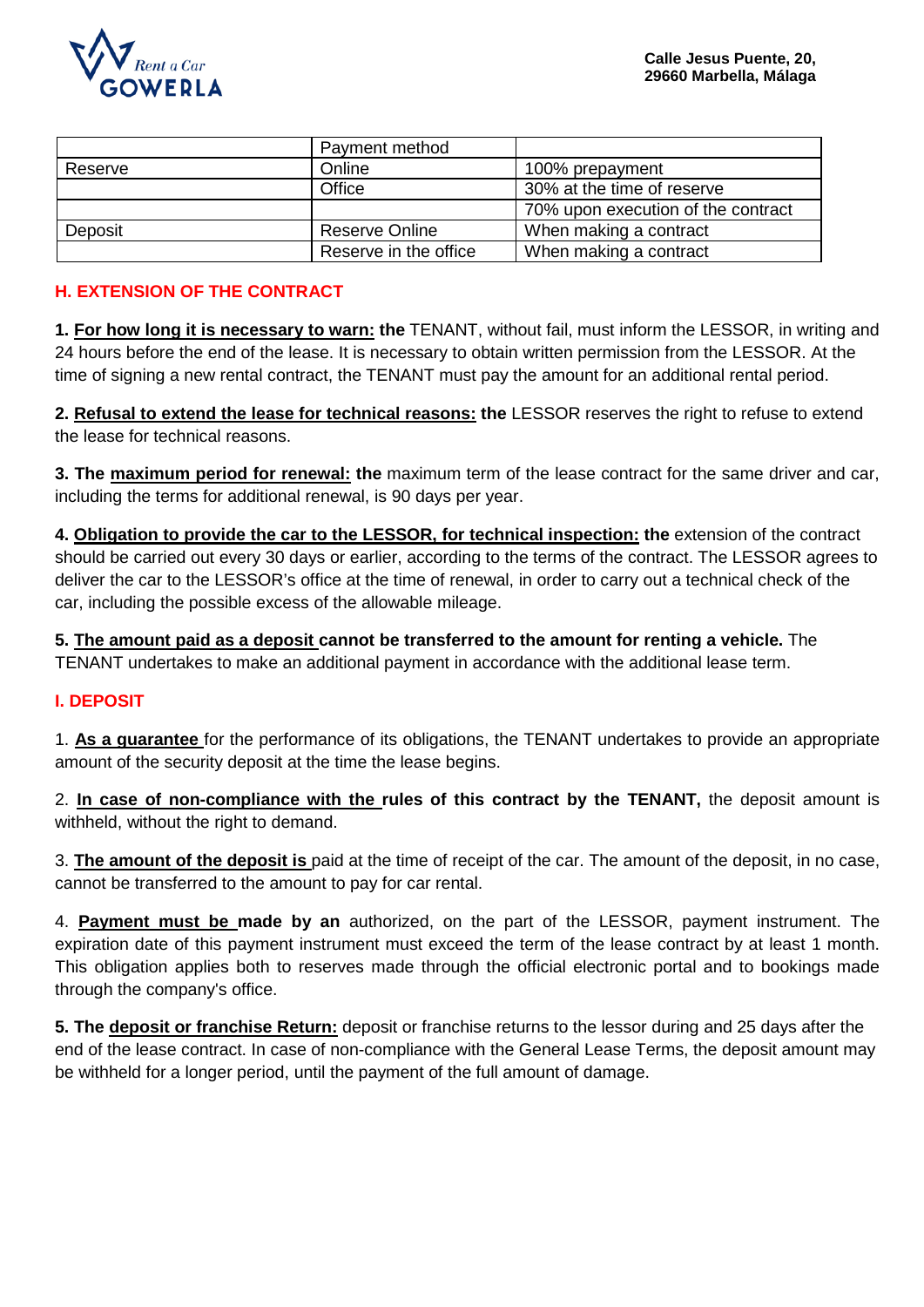

6. **The deposit amount is calculated taking into account the car category: the** amounts are indicated in *Appendix 2* .

| Car class                                     |                                            |
|-----------------------------------------------|--------------------------------------------|
| A, B, D, BG, BI, E, G, H, BW, BP, BO,         | Mini, Económico, Compacto, Compacto Elite, |
| BH, BQ, R, N, BN, BJ, AC                      | Intermedio, Intermedio Elite, Estándar,    |
|                                               | Familiar, Premium                          |
| J, K, M, O, P, BM, BV, AB, V, W, U, BX, Y, Z, | Intermedio Elite, Estándar Elite, Premium, |
| BU, AD, AE, AF, AJ, AK, BT, AG                | Premium Elite, Lujo, Lujo Elite            |
| AI, AL, BS, AN, AR, AS, AY, BY, AQ, AX, BK,   | Premium Elite, Lujo, Lujo Elite            |
| BR, AZ, BB                                    |                                            |
| BD, BE                                        | Lujo elite                                 |

After returning the car and having carried out all the necessary checks of the car, the amount for the additional services rendered that appear in condition D "OCA" will be deducted from the deposit amount. In the event that the final amount for payment exceeds the amount of the deposit provided and the TENANT does not have insurance, the LESSOR reserves the right to claim the difference amount. In case, if the final amount is less than the amount of the deposit, the remaining amount will be refunded to the TENANT, using billing information that had been provided for the payment of the deposit.

The TENANT is not obligated to keep the deposit amount separate from other assets. Debt interest is not calculated for this amount. The LESSOR reserves the right to extend the deposit storage period.

In case , if the final amount for payment exceeds the amount of the deposit, and tenants do not have insurance, the Lessee is obliged to pay the full amount of the bill, as well as the amount for providing additional services and other contingent liabilities. The amount of damage may be claimed in court. The LESSOR reserves the right to claim the amount of damage in court.

# **J. CAR OPERATION**

**1. It is necessary to observe the rules of the road: the** TENANT undertakes to use the car in accordance with the rules of the road and in accordance with the technical parameters of the car.

2. **It is necessary to have a car rental contract:** the TENANT, without fail, must have a car rental contract with him.

3. **Ensure the safety of passengers of minor age** : in the case of transportation of children under the age of 3 years, or whose height does not reach 135 centimetres, the TENANT must, without fail, establish an appropriate child seat, and make sure that it is installed correctly. The LESSOR is not responsible for the lack of child seats at the time of operation of the car, or their incorrect installation.

4. **It is forbidden to use a car in the following cases: a** rented car can be used exclusively on official roads. It is strictly forbidden to use the car in the following cases:

a. Drive onto dirt roads, or onto roads whose condition could adversely affect the car.

b Drive onto any racetracks, and participate in all kinds of events, whether it is official or not.

c. Use a car to practice driving skills in a driving school.

d. Use a car to test materials, accessories, and other products designed for cars.

- e. Use the car contrary to the warning signs of the vehicle's on-board system, endangering it.
- f. Use a car to transport goods or people in order to receive benefits.

g. Carry out actions of a criminal nature during the operation of the car.

h. Drive a car under the influence of alcohol, drugs and any psychotropic drugs.

i. Use a car to tow other vehicles.

j. To transport toxic, flammable materials inside the vehicle.

k. To load a car on a ferry, train or plane and transfer it to the Spanish or foreign islands, as well as to Ceuta and Melia. Apart from prior permission, in writing, by the LESSOR.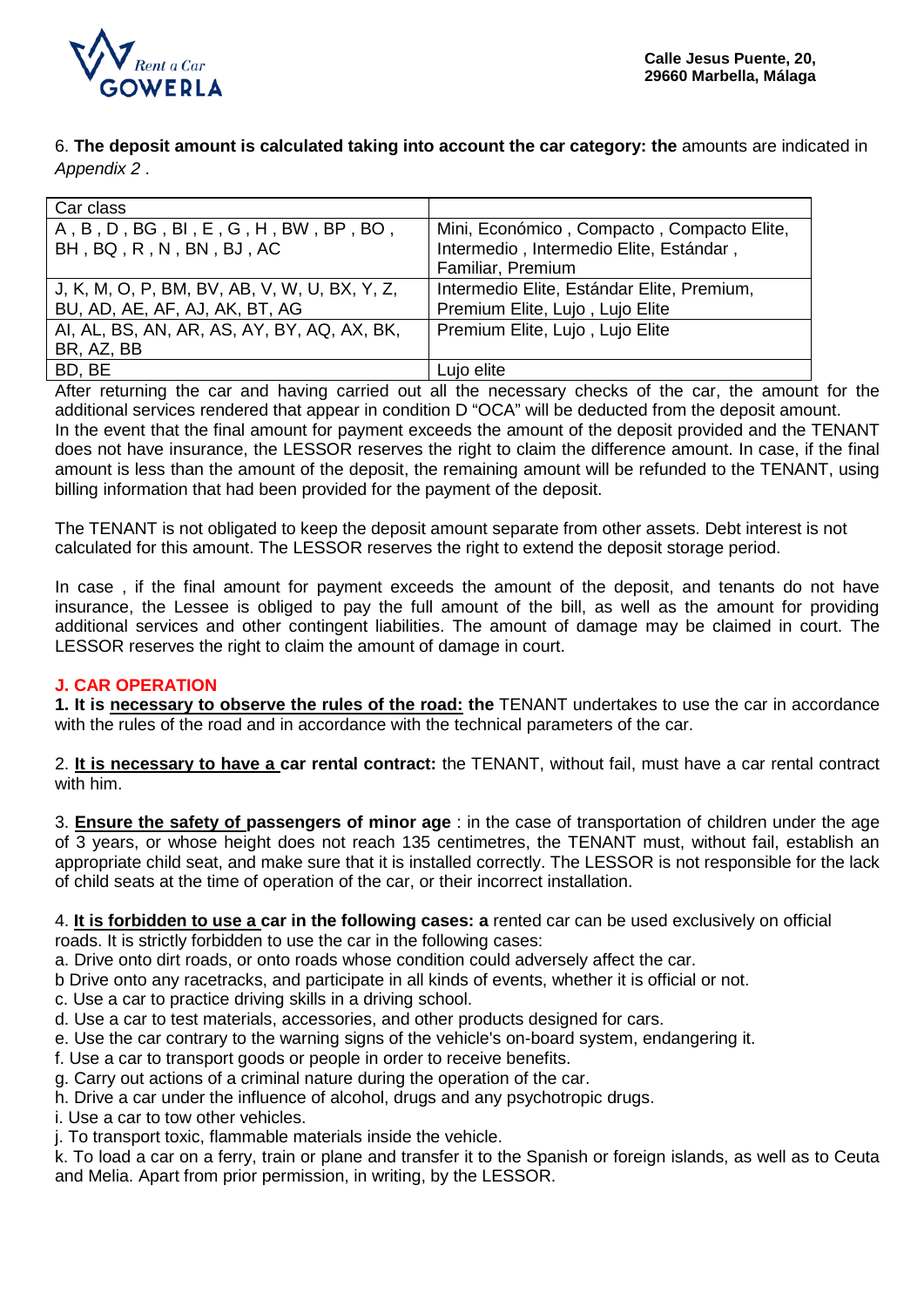

l. Move by car, without written permission from the LESSOR, in such areas as: seaports, airports, airfields, or near oil refineries.

m. Cross the borders of Spain, except for Andorra and Gibraltar (in order to travel to Portugal, France and Monaco, written permission from the LESSOR is required).

5. **Correct distribution of cargo: the** TENANT must monitor the correct distribution of cargo, ensure safety during transportation of cargo, adhering to the relevant rules, and not exceeding the maximum allowable weight, quantity and volume of cargo. Also, the TENANT, during transportation, must not exceed the maximum permissible number of passengers.

6. **It is forbidden to loan out the car** , or to give for temporary use, to persons other than those specified in the lease contract: prohibited sublet o Vat , use the car for the mortgage, selling a car, provide them as a guarantee, as the car itself, and keys, documents, equipment, accessories and any parts from the car.

7. The **LESSOR reserves the right to** terminate the lease contract unilaterally, and to claim an additional amount to cover damage, including lost profits, as a result of violations of the terms of the contract by the TENANT, namely, subparagraphs J.4, J.5, J.6 , L, K, P. In this case, the already paid rent and deposit amounts are not refundable and are used to compensate for losses.

# **K. DRIVERS**

1. **Minimum age:** At the time of renting a car, the tenant and all additional drivers must be over 18 years old.

2. **Driving experience**: you must have at least a one-year driving experience, except with the written permission of **GOWERLA M rentacar** . Upon receipt of the car, **it is necessary,** without fail, to provide the following documents :

- \* passport
- \* ID card or residence permit (for all drivers);
- \* Driving license (all drivers);
- \* bank card in the name of the client (main driver);
- \* confirmation of the reserve.

3. **According to the approved tariffs,** and published in *Doc. "Tariffs for the provision of services* ", drivers of the age category from 18 to 24 years old, are included in the category " **Young driver** " and must pay an additional amount.

4. The **TENANT undertakes to** provide valid documentation in accordance with Spanish law and to verify the existence of bilateral agreements between the country in which the documents were issued and Spain. **GOWERLA M rentacar is** not responsible in case of any problems due to non-compliance of the documentation with the legislation of Spain.

*\* in case of failure to provide confirmation of the reservation, additional payments will be charged, see Appendix 2, p.*

5 **. Driving license** : The validity of the driving license must exceed the rental period of the car. The age category of the owner of a driver's license must comply with Spanish standards.

6. The **TENANT must** make sure that the driver's licenses, all additional drivers are valid and comply with Spanish law. When drawing up a rental contract, the TENANT and all additional drivers must provide all the necessary information. Spain's administrative authorities may require information identifying the participants in an accident. In the case of fines and sanctions by the administrative authorities, and for the lack of data of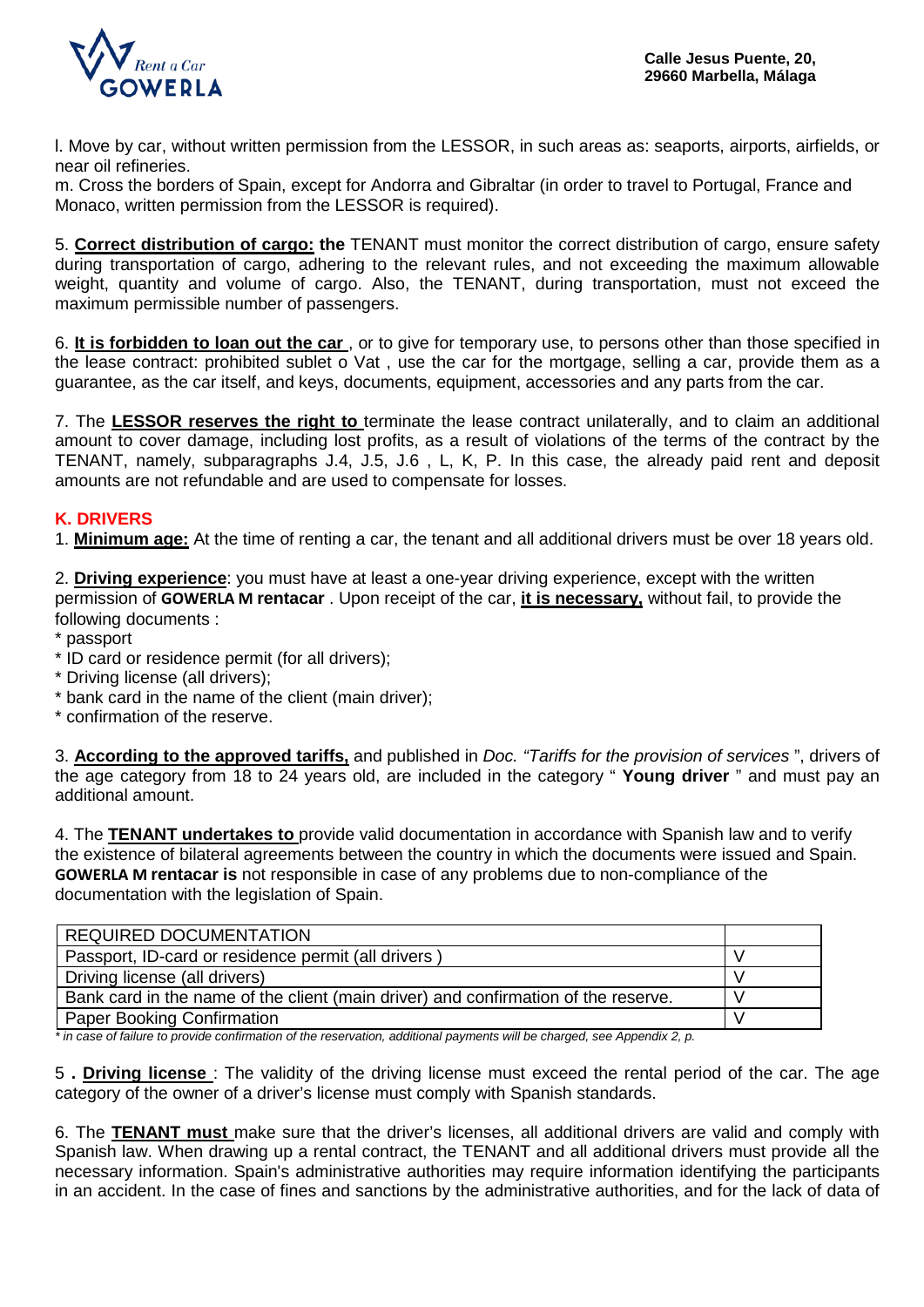

the driver, participant in an accident, the TENANT will be personally responsible, the TENANT will also be directly responsible if the insurance the LESSOR'S company will indicate that the documentation provided by the LESSOR does not comply with Spanish standards. This liability applies to all types of administrative fines and sanctions, as well as to the damage caused to the LESSOR, due to non-compliance with the rules approved in this contract. The car can be used by the TENANT, as well as by additional drivers whose data is included in the rental contract.

7. **At the time of receipt of the vehicle,** the TENANT and all additional drivers must be present, without fail.

8. The **LESSOR reserves the right** to refuse to issue a lease contract in case the expiration date of the documentation does not exceed the lease validity period, as well as if the provided documentation does not comply with the standards of the country in which the services are provided, i.e. Of Spain.

#### **L. TERRITORIAL RESTRICTIONS AND OPERATION ABROAD**

A rented car can be used in Spain (apart from the Canary and Balearic Islands, Ceuta and Melia), Gibraltar and Andorra. For movement in the Canary and Balearic Islands, you must first obtain written permission from **GOWERLA M rentacar.** In case of movement, without prior permission, the TENANT will have to pay a penalty, according to *Doc. "Tariffs for the provision of services."*

The client can travel to France, Monaco and Portugal. To do this, you need permission from the company, for a fee, see *Doc. "Tariffs for the provision of services. "* **Departure to any other countries is strictly prohibited.** In case of car transportation to France, Portugal or Monaco, the TENANT undertakes to make a reservation according to the "All **Inclusive** " tariff .

The TENANT undertakes to familiarize himself with the traffic rules of the country specified in the permit and, in case of non-compliance with these rules, is responsible. The TENANT must ascertain the need to pay additional fees or duties in the territory of another state. It is forbidden to move the car to the territory of France, Portugal and Monaco, without prior, written, permission from the LESSOR. In case of border crossing, the TENANT, in any case, will have to *pay* extra to the total cost of the lease ( *the amount of the*  extra charge *can be found in the Doc. "Tariffs for the provision of services".*) It is forbidden to load a car on a ferry, train or plane, or any other type of transport.

### **M. KILOMETER RESTRICTIONS**

| Tariff "Budget" Allowed KM |                                                                   |
|----------------------------|-------------------------------------------------------------------|
| 200 km / per day           |                                                                   |
| 1800km inclusive Valid km  | For the entire period of the contract when<br>renting for 14 days |
| Tariff "All Inclusive"     |                                                                   |
| 3500 km inclusive          | For the entire duration of the contract                           |

In case of exceeding the permissible mileage, the TENANT undertakes to pay an additional cost for each mileage exceeded (read *the Doc. "Tariffs for the provision of services").* 

#### **N. RESPONSIBILITY OF THE PARTIES**

1.ARENDODATEL liable in the event of negligence, negligent attitude to their duties c on the part of workers **GOWERLA M rentacar.** If the LESSOR proves the fact of attempts to prevent this conflict, liability shall be removed from it. The amount of compensation is calculated solely based on real damage.

2. In the event of any administrative violations, the TENANT and all additional drivers are personally responsible for possible fines by the Administrative authorities.

In case of violation of these terms of the contract by the LESSOR, the LESSOR reserves the right to withdraw, at any time, the car provided and claim the amount of damage (the amount of real damage and the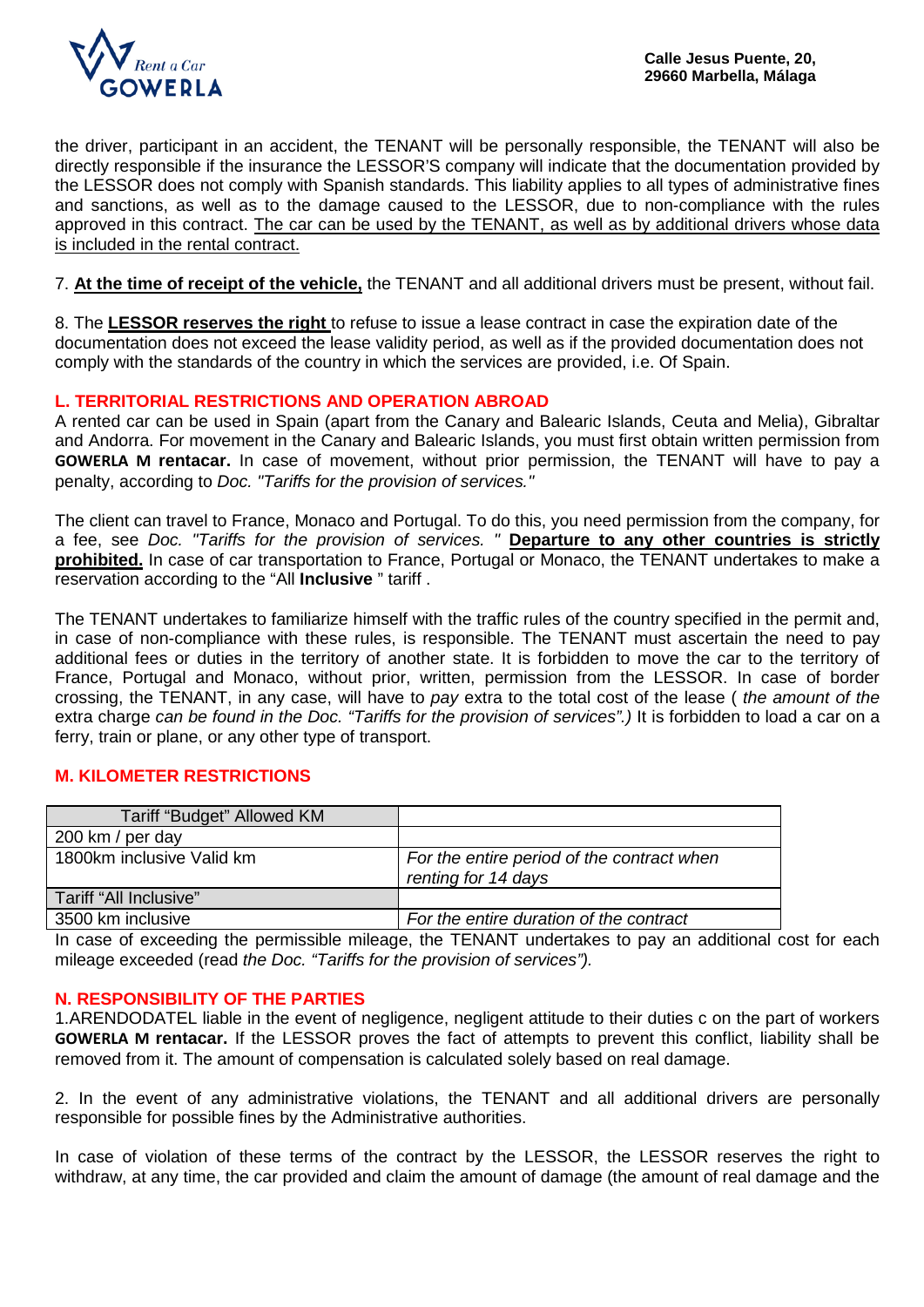

amount of lost profit), withholding the amount already paid for the rental, as well as the entire amount deposit .

The TENANT, in any case, is personally responsible for non-compliance with these rental conditions, both for his part and for any of the drivers.

### **O. CONDITION OF THE CAR**

1. **The car is in good condition:** the TENANT receives the car in good condition, without external and internal damage. In the event that new damages are found that are not indicated in the rental contract , the TENANT must inform the agents of **GOWERLA M rentacar** before moving the car from the parking place. It is necessary to record all possible damage in the lease.

2. **Car Accessories and Documentation** : TENANT gets specified in the contract vehicle, with all the relevant documents and keys, as well as with all the necessary accessories, such as a reflective vest, and two emergency x triangle and . The TENANT must check the condition and availability of all the indicated accessories, and if no details are found, indicate this by contacting the **GOWERLA M rentacar office** . The TENANT undertakes to carefully use all the accessories provided to him and return them in the same condition in which they were originally provided. In case of non-return of accessories, at the end of the lease, the TENANT undertakes to reimburse the amount of the cost of the lost parts *(See Doc. "Tariffs for the provision of services").* The TENANT is obliged to ensure that the car is in a closed state when the driver is absent.

3. **In the event of a malfunction in the car** : in the event that at the time of rental any warning sign appears both on the panel of the car's on-board system and on the outside of the car, the TENANT must immediately stop the car and contact the LESSOR , or with the LESSOR insurance company. **It is strictly forbidden to use the car in emergency condition.** It is also prohibited to make any -n for manipulation of the odometer in the case of detection of any abnormality must be immediately, notify the landlord. In the event of an emergency and only with the written permission of the LESSOR, it is allowed to contact the road assistance services, the official representative of the car brand. The TENANT is directly responsible in case of using the car in the prohibited cases specified in subparagraph J4, as well as in the case of neglect of his duties.

4. **Monitor the oil level** : the TENANT undertakes, periodically, to check the level of liquid and oil in the car, and also not to interfere with the periodic inspection of the car. All vehicle inspections must be carried out in official car repair shops with which the LESSOR cooperates. In case of problems, due to poor quality vehicle maintenance, the TENANT is directly responsible for any negative consequences.

5. **AdBlue fluid level** : in a vehicle where the use of AdBlue is intended , the RENTANT must monitor the level of this fluid and is directly responsible in case of non-compliance with this subclause.

6. **Fuel** : the TENANT is provided with a car with a full tank of fuel, and he undertakes to return it in the same condition, otherwise, the amount of missing fuel and the cost of the additional service for refuelling are deducted **from the deposit** *(see Doc. "Tariffs for the provision of services" .)* . The TENANT undertakes to use the type of fuel corresponding to the model and characteristics of the car; otherwise, the TENANT is fully responsible for a possible breakdown of the car, including the obligation to pay the amount of real damage and lost profits. **The TENANT is not entitled to a replacement car** and the already paid rental amount is not returned.

7. The **service "Full fuel tank":** as an additional service, at the time of registration of the contract, the CLIENT can purchase the service of a full fuel tank. With this option, the CLIENT can return the car with an empty tank, without the need to refuel it. The price of fuel varies and depends on the volume of the tank of each of the cars. The amount for unspent fuel is not refunded. In the case of refuelling a car with the wrong type of fuel, the TENANT is personally responsible for a possible breakdown of the car, including the obligation to pay the amount of real damage and lost profits. ( *C m . Doc. "Fees for the provision of services"*  and subparagraph 6).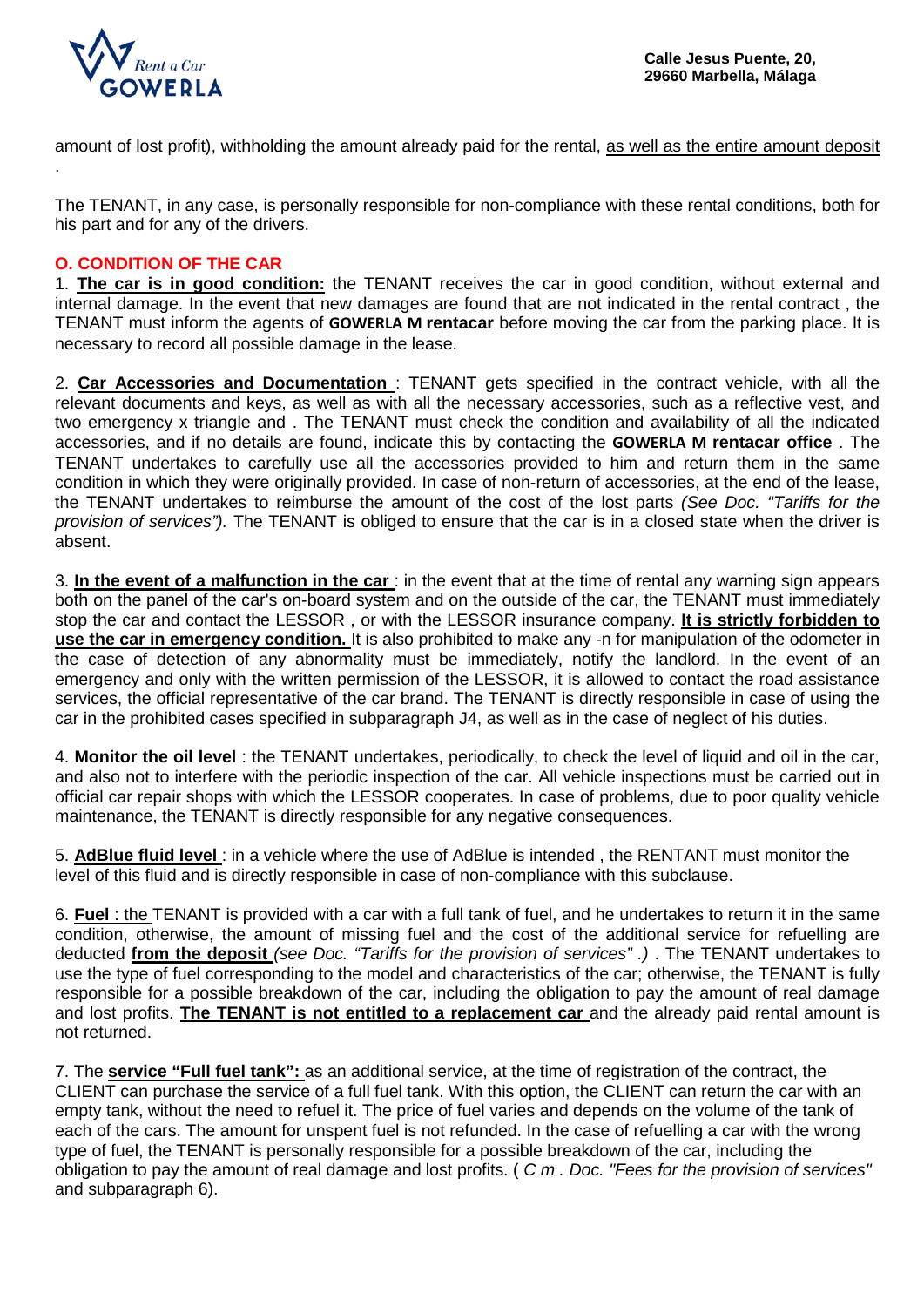

8 **. Tires** : the tenant receives the car with all wheels and tires in good condition, including a spare tire. In the event of damage to the wheel (not caused by the natural wear of the wheel, improper installation of the wheel, or a defect due to the fault of the manufacturer), the TENANT is directly responsible for recovering the amount of losses and undertakes to immediately notify the LESSOR thereof. All repair work on the replacement of wheels should be carried out in official workshops with which the LESSOR cooperates; otherwise, the LESSOR is personally responsible for the damage caused. The TENANT must monitor the pressure level in the wheels and, if necessary, pump up the wheels in specialized centres for this. When returning the car, the wheels and tires must be in the same condition in which they were transferred during the execution of the rental contract.

9. **It is forbidden to make any technical changes in the car** : it is also forbidden to make any changes to the external or internal appearance of the car (with the exception of the written permission of the LESSOR). In case of violation of this subclause, the TENANT is fully responsible and undertakes to pay the amount of damage. This applies both to the damage costs, with respect to the repair work on the car and on the amount of compensation for loss of profits, because of inactivity of the car.

10. **Trailer:** Do not use a trailer.

# **P. CONDITIONS OF INSURANCE**

#### **1. The LESSOR offers two types of insurance:**

**Compulsory insurance:** all car rental contracts include compulsory third party motor third party liability insurance (CTP), CDW and TP, in accordance with applicable law, with a deductible and certain restrictions.

In the event of an accident, and when used properly, the car, the maximum liability of A RENDATORA is deductible (calculated based on the vehicle category). The table of repair costs is indicated in Appendix 3 (LSA).

This insurance is provided by the insurance company, according to a preliminary agreement between the LESSOR and the insurance company, see the *table below.*

**All Inclusive Insurance:** This type of insurance provides for theft of a car, fire, damage without a deductible, including glass, tires, tires, mirrors, and there are certain restrictions, *see the table below* . This type of insurance includes external damage but does not include mechanical (internal) damage to the car. The car should not be disabled. In the event of a car downtime due to repair, the LESSOR reserves the right to claim the amount of damage both for repair work and for lost profit.

| Damage                                          | Standard  | Premium     |
|-------------------------------------------------|-----------|-------------|
|                                                 | insurance | insurance + |
| Accident from third parties                     |           |             |
| Theft                                           |           |             |
| Body and paint damage with a franchise          |           |             |
| Bodywork, paintwork damage without a deductible |           |             |
| Fire and fire                                   |           |             |
| Damage to all glass and mirrors                 |           |             |
| <b>Headlight Damage</b>                         |           |             |
| Tire and Wheel Damage                           |           |             |
| Road assistance                                 |           |             |

\* Transcription of characters: ✓ Enabled - Not included

2.This insurance is valid only on the territory of Spain (with the exception of Ceuta , Melia and the islands). For any other territories, it is necessary to obtain written permission from the LESSOR.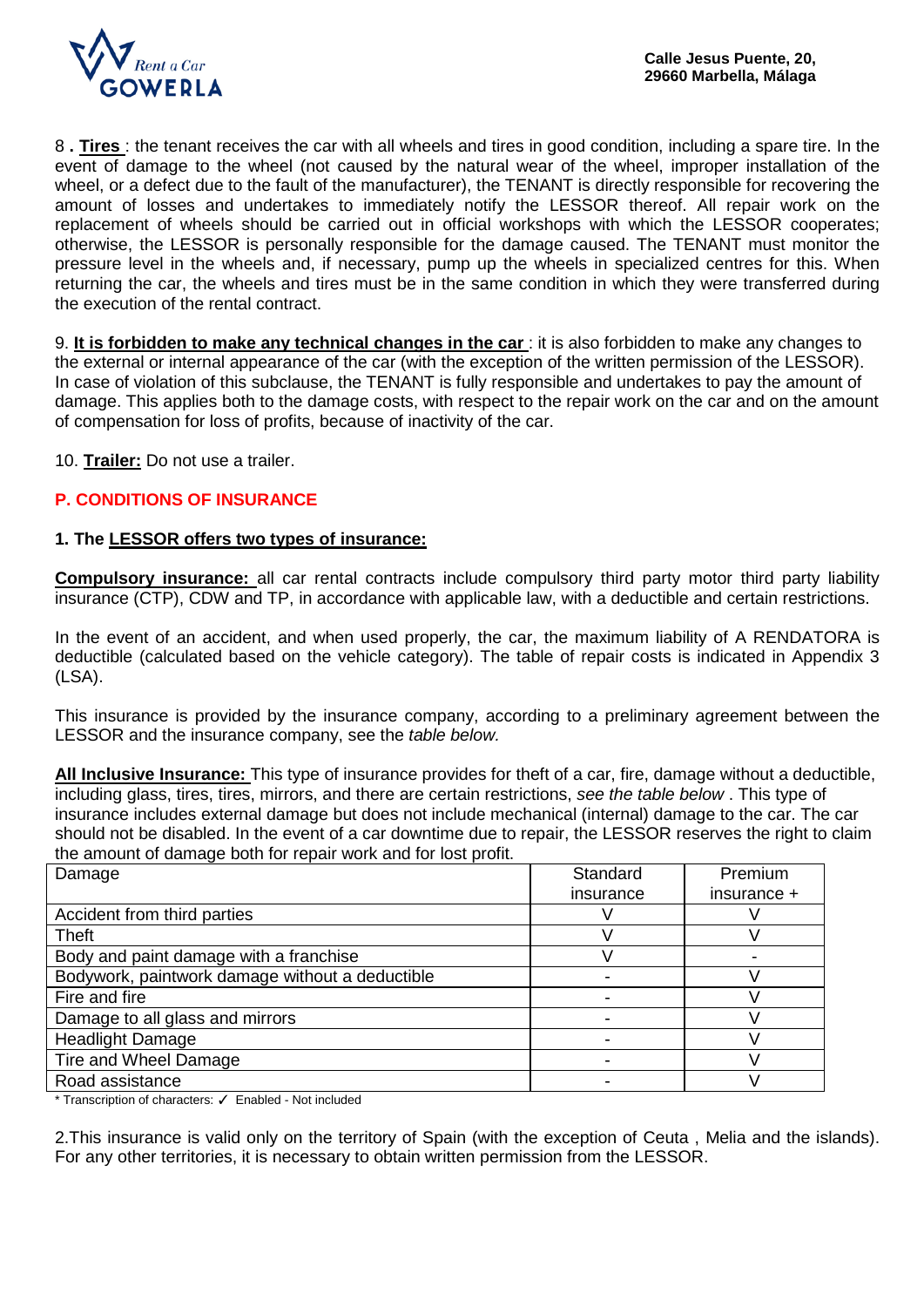

3. The cost of insurance is calculated based on the class of the car and the number of rental days. In case , if the TENANT make a booking through the official website of the company **GOWERLA M rentacar** , the final amount will be specified at time of booking, in Section 3. If the booking is made through the office of the company **GOWERLA M rentacar** , the company will provide the cost of insurance agents at the moment of reservation TENANT.

4.All additional insurance options come into force from the moment of signing the lease by the TENANT and are used exclusively for the TENANT and for the persons indicated in the contract. The type of insurance is indicated in the rental contract. Insurance is valid only at the time of the lease.

5. The LESSOR, in the event of an accident, does not have the obligation to provide a replacement vehicle.

6. In case of intentional damage, or, due to negligent attitude to their duties, on the part of the TENANT, this insurance does not cover possible damage caused to people, things, including the cost of the rented car.

7. Also, this insurance does not apply to accidents caused by drivers who were not included in the rental contract, or to drivers who do not have a driver's license, or in case of violation of subparagraphs J.4, J.5, J.6, L, K, Q and R.

8.This insurance also does not apply to damage of a deliberate nature, or as a result of careless, negligent use of the car, internal damage to the car, damage to the motor, underbody, or roof of the car, as well as in case of sleepy driving, careless use of the gearbox, and t . e. This list is indicative only.

9. The LESSOR is not responsible for the loss of the Lessee's personal belongings during the lease. In case of damage or loss of these things, the responsibility lies entirely with the TENANT.

10. In the event of an accident, the paid deposit is held by the LESSOR until the circumstances are clarified and a conclusion is received from the insurance company.

11. In the event of an accident, and in the presence of insurance, in accordance with subparagraph R.1, the TENANT is liable in the following cases:

a) For intentional damage, or damage caused as a result of negligent, careless driving, caused either by the TENANT himself or by additional drivers.

b) In case of failure to submit at all, or late submission of the form "Mutual Accidents", or in case of incomplete filling of data, or in case of falsification of data.

c) In the event of damage to the LESSOR, as a result of the failure to provide first aid to passengers in need of assistance, or as a result of failure to notify the police of an accident (according to subparagraph Q), unless this damage was intentionally caused.

d) In the event that the originator of the accident is a person not indicated in the rental contract.

e) In case of violation of subparagraphs J, L, K, P and Q of the data, general rental conditions.

12. The cost of repairing a car and accessories is calculated by an official car repair company, or by an independent expert, based on a preliminary agreement with the LESSOR. The TENANT undertakes to pay the specified amount for the repair, the amount of the deductible, as well as administrative fees for the conduct of the accident. The TENANT has the right to request a copy of the report issued by the workshop. **The initial amount for calculating the cost of damage is the total cost of the car at the time of the**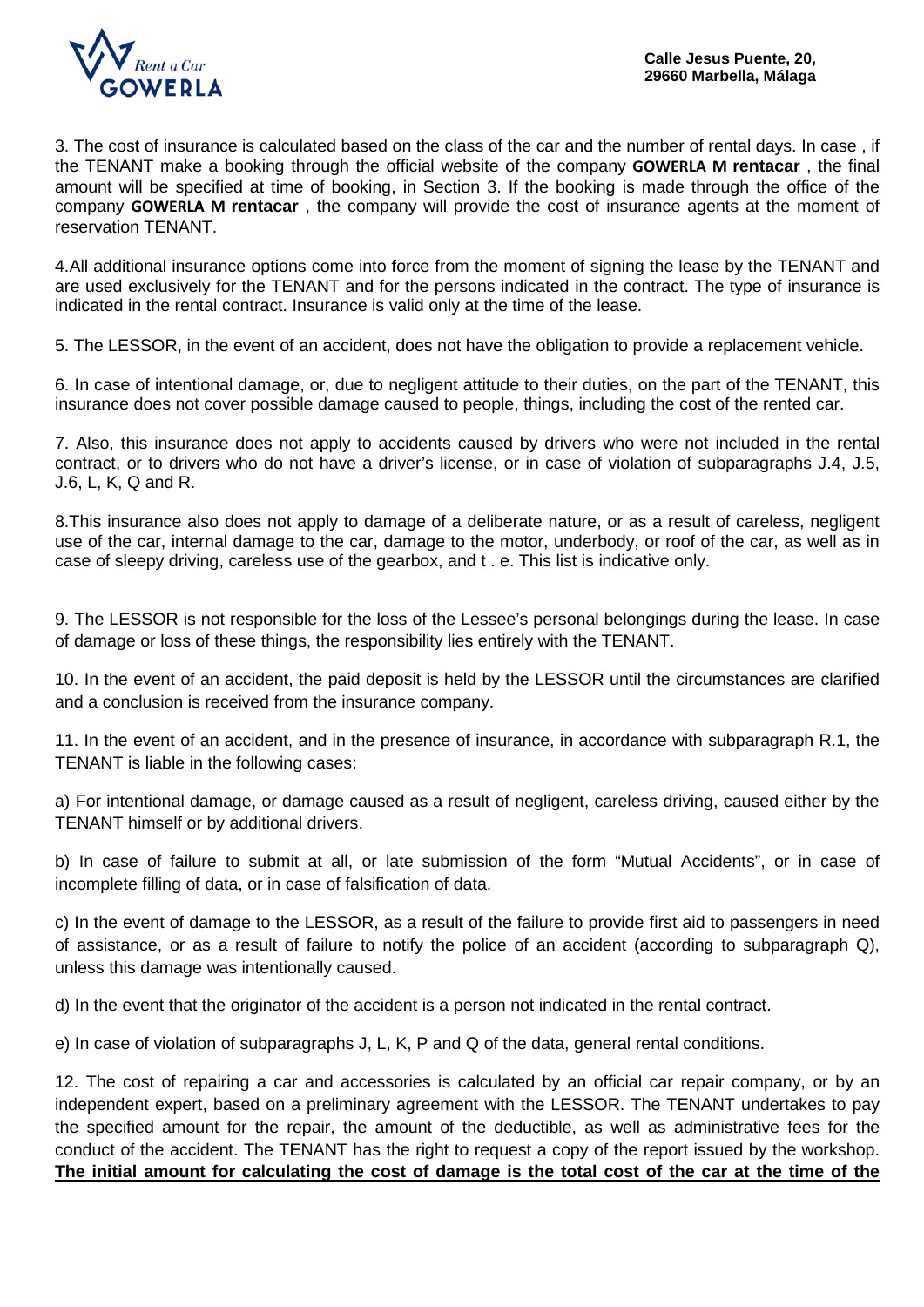

**accident** . The LESSOR can also claim the amount of lost profit due to the emergency condition of the car. The LESSOR reserves the right to claim the amount of damage in court.

13. The TENANT is not responsible for the insurance provided to the client by the broker or the intermediary company through which the reservation was made. The TENANT must make sure about his type of insurance by contacting the company directly with the intermediary.

14.Strahovoy policy operates in case of compliance with the following conditions, in addition to other:

- During and 48 hours after the accident, theft, fire, TENANT must provide the LANDLORD declaration of a traffic accident or a statement to the police.

- In the event that the insurance company does not refuse to cover the amount of damage due to the fact that the TENANT was in poor physical or mental condition while driving.

# **Q. Accident. CAR Hijacking. STATEMENT TO THE POLICE**

1. **Obligation to notify the police** : in the event of an accident, theft, fire, damage caused by animals or due to natural disasters, or, in the case of any damage, the TENANT or any of the additional drivers must immediately notify the police or to the appropriate services and do everything possible to protect the interests of the LESSOR. It is also necessary, without fail, to notify the police, in the event of an accident that occurred due to the fault of the TENANT or any of the additional drivers and, above all, in cases of complete unsuitability of the vehicle for use (disabling), or, if driving, could have negative consequences. In the event that contact with the police is not possible, it is necessary to notify the accident at the nearest police station. In any case, as if the accident occurred at the sight of the TENANT, and in the event that the accident occurred through the fault of a third party, it is necessary to fill out the *"Mutual Accident Registration" form.*

2. **Form "Clearance accident consensual ":** in the case of accidents involving third parties, the tenant, in the presence of a police officer, complete a declaration of the accident, notify the lessor during and 24 hours on the details of the accident and provide original documentation within 2 days. In case , if the other party refuses to fill in the accident, the tenant to call the police on the scene of an accident, and in any case, must submit a completed copy of the Declaration of the lessor.

The accident statement must be filled out as detailed as possible. In case of failure to submit a declaration of an accident, the TENANT will be considered the person responsible for the accident, except if refuting evidence is provided.

3. **Keep in touch with the LESSOR** : the **LESSOR** or all additional drivers must take all appropriate measures to clarify all the circumstances of the accident, inclusive, to answer the truth to all questions regarding the accident. The TENANT undertakes not to leave the scene of the accident until the circumstances are fully clarified and not to prevent the LESSOR from carrying out all necessary checks regarding the accident.

4 **. A substitute car is not provided** : in case of an accident, the LESSOR is not obligated to provide a replacement car to the TENANT. Do not back already paid the amount of the rent.

### **R. TERMINATION OF THE CONTRACT**

1. In case of non-compliance with the lease terms of one of the parties, the contract can be terminated unilaterally. The LESSOR can immediately terminate this contract, in case of arrears in payment by the TENANT, for a period of more than 7 days, as well as in case of compelling reasons.

#### **Good reasons are:**

• Refund of bills, checks or non-compliance with the terms of the payment method previously established by the parties

In case, if the vehicle is not used in the proper form, causing wilful damage to nature, or because of careless driving, as in the case of non-implementation of the checks in accordance with the established order.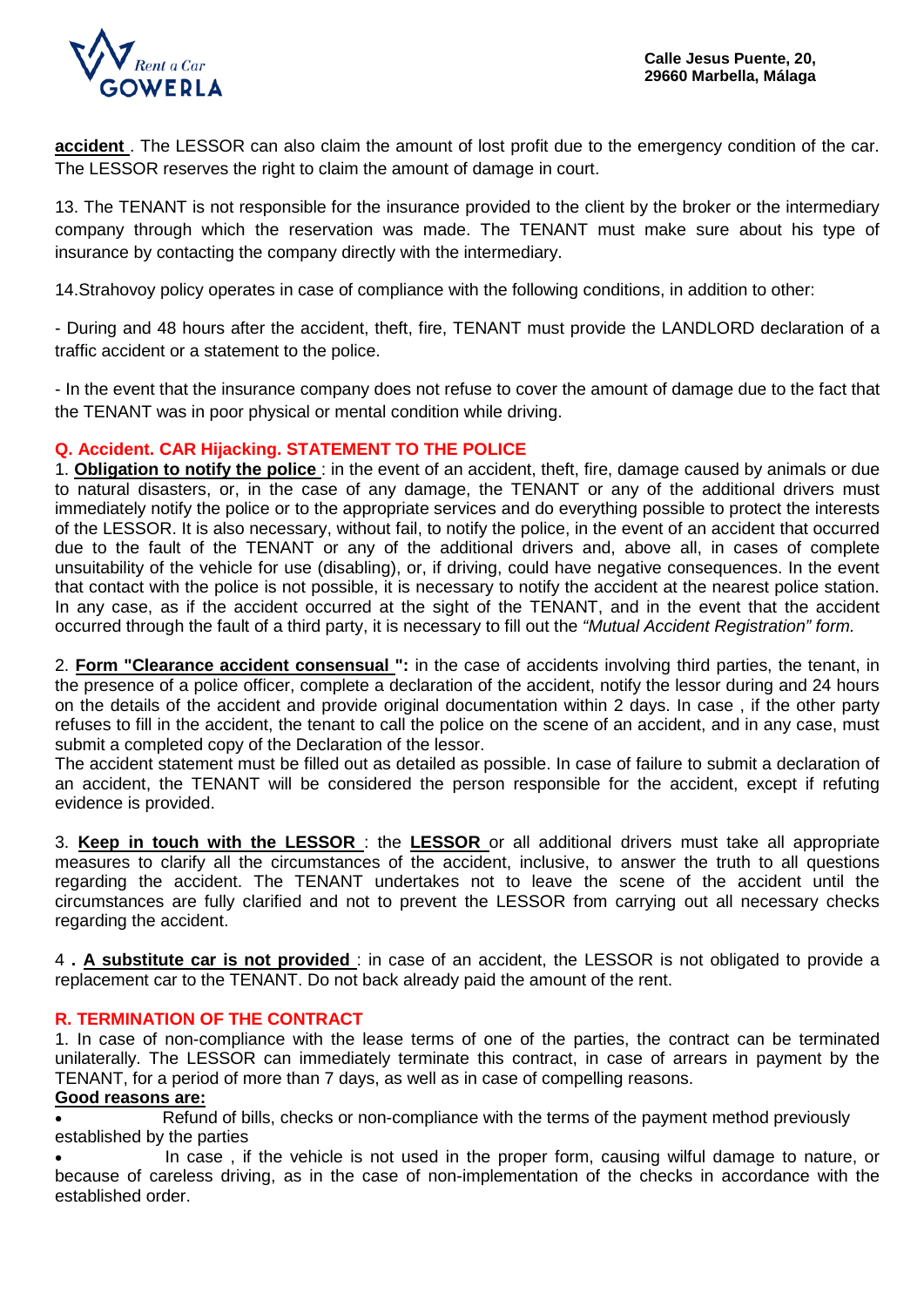

- In case of violation of traffic rules.
- In case of violation of subparagraphs J.4, J.5, J.6, L, K of these General Lease Terms.
	- A lease contract may be terminated in the event of certain circumstances, such as, for

example, frequent emergencies.

2. In case of premature termination of the contract, the TENANT undertakes to immediately return the car, keys, documentation and accessories. In case of cancellation of the contract, the LESSOR reserves the right to pick up the car in the place where it was at the time of termination of the contract. In this case, the tenant is responsible for all costs of the search for the car, as well as for damage caused because of the car is idle.

3. In case of termination of the lease, the LESSOR reserves the right to claim from the TENANT the entire amount of damage caused, namely, the amount of actual losses, real damage, and the amount of lost profit.

#### **S. GEOLOCALIZATION SYSTEM**

The TENANT is aware that the cars are equipped with a geolocation system . This system will be brought into effect, exclusively, if necessary, to exercise control over the car, in order to avoid possible fraud, theft of the car, or in order to ensure the safety of the car. The goal of **GOWERLA M rentacar** is to ensure the safety of the car and, if necessary, to assist the TENANT. Company **GOWERLA M rentacar** , in any case, is not intended to track the location of the tenants. Data on geolocation will be redirected to the appropriate services to ensure the safety of citizens, in order to locate the car. The processing of geolocation data is carried out in the interests of the company, **GOWERLA M rentacar,** with the consent of the TENANT. The TENANT has familiarized himself with all the conditions stipulated by this subparagraph, and gives his consent to the processing of glocalization data .

#### **T. USE OF GPS**

As a result of using the navigation system, during the rental period, location search data can be stored in the system. Also, when connecting a telephone device to the car system, the phone data can be stored, in turn, in the car system. When returning the car, the TENANT must, in person, make sure that his personal data is not stored on the device of the car and, if necessary, erase it from the system. You can erase data from the system by rebooting the system by pointing to the option " configuración de fábrica ". All instructions for using the on-board vehicle system are in the glove compartment of the car. The LESSOR is not responsible for the removal of personal data from the car system.

#### **U. AMENDMENTS TO THE RENTAL CONTRACT**

In the event of any additional agreements between the parties, all conditions of these agreements will be displayed in a new lease contract (in writing and signed by the TENANT). The lease contract is based on the General Lease Terms .

#### **V. LANGUAGE**

The TENANT, at the time of the conclusion of the rental contract, always signs the Spanish version. The LESSOR can familiarize himself with the versions of the OCA in other languages published on the LESSOR's official website. In case of disagreement, the Spanish text shall prevail.

#### **W. ADDITIONAL QUESTIONS**

For more information, please email: the info @ gowerla -rentacar.com also, you can ask your question in person at the following address: Calle Jesus of Puente , 20, 29660 the Marbella , Málaga

### **X. PERSONAL DATA PRIVACY POLICY**

**GOWERLA M rentacar** considers the protection of your personal data its top priority. With this document, the lessor provides information on the processing of personal data TENANT, and their purpose, in accordance with the Data Protection Act, namely C Vol. 13 y14 Regulation privacy policy (hereinafter RGPD) .This can be obtained as a consequence of the use of official electronic portal www . gowerla -rentacar.com, also when filling out any official form or rental contract. The TENANT assures that he was not limited in his legal capacity on any grounds.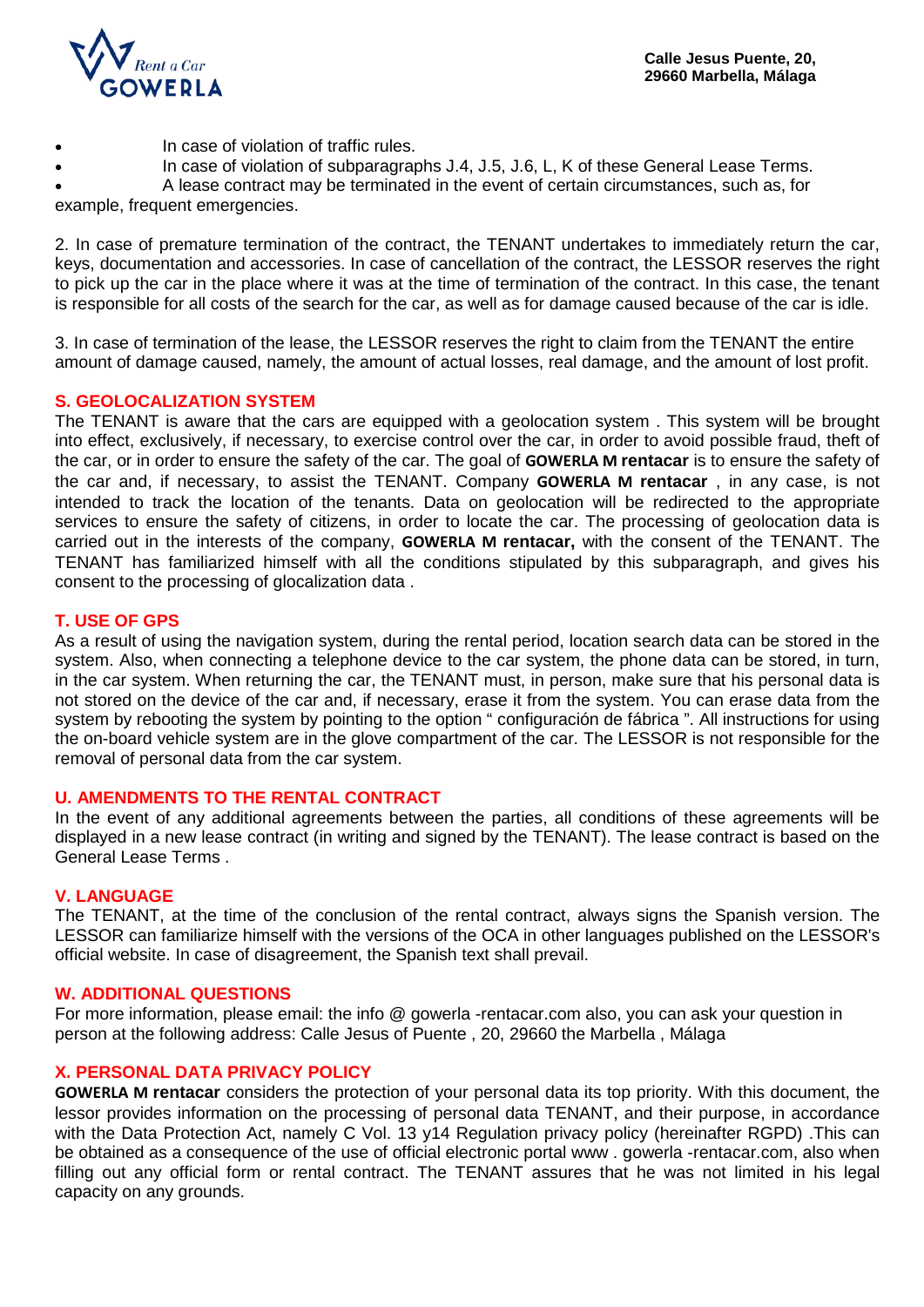

| <b>Responsible for data processing in Europe:</b> |                                                                                                                     |  |
|---------------------------------------------------|---------------------------------------------------------------------------------------------------------------------|--|
| Company name:                                     | <b>GOWERLA M RENTACAR SL</b>                                                                                        |  |
| INN:                                              | B93692218                                                                                                           |  |
| Address:                                          | Calle Jesus Puente, 20, 29660 Marbella, M á laga                                                                    |  |
| Phone                                             | +34 951 566 135                                                                                                     |  |
| Email:                                            | info @ gowerla -rentacar.com                                                                                        |  |
| Registry data:                                    | Málaga Mercantil con ficha 06/06/2019, numero de<br>inscripcion 1, Tomo 5846, Folio 180, seccion, hoja -<br>151177. |  |

### **1. What information do we process?**

To process a car rental reservation, we need your personal data: last name, first name, address, age of the driver, contact information, namely: email address mail or phone number, credit card details or bank information. To provide certain services, we may need your date of birth, driver's license, and passport information. In order to provide the TENANT with information about promotions and offers via mailing, the LESSOR will need an email address. The LESSOR does not save the following personal data: ethnic origin, political ideology, religion, medical, genetic or biometric data.

The LESSOR reserves the right not to provide rental services in case the LESSOR refuses to provide his personal data.

### **2. Method for obtaining information**

The LESSOR receives the data indicated on the official electronic portal www . gowerla -rentacar.com, via email, when filling out the contract, forms, by phone, by mail, using cookies ( *published on the official website*  )

### **3. The purpose of data processing**

Your data will be used, first of all, for the following purposes: for execution of a rental contract between **GOWERLA M rentacar** and the TENANT; in case the TENANT agrees to the storage of data; if necessary, data for legal activity; in case this information is requested in the interests of the LESSOR, or of third parties. The TENANT may withdraw from his permission at any time by sending a message to the following email address info @ gowerla -rentacar.com , or be informed in the sub-paragraph below.

If necessary, the LESSOR can also use the additional personal data of the TENANT. You can get all the necessary information at info @ gowerla -rentacar.com

| For what purpose to use                | Data type | Permission to use data |
|----------------------------------------|-----------|------------------------|
| For information, in case of filling in | - Name    | <b>TENANT CONSENT</b>  |
| the data in the questionnaire          | - Phone   |                        |
|                                        | - Email   |                        |
| For information on the private         | - Name    | <b>TENANT CONSENT</b>  |
| property of the LESSOR.                | - Phone   |                        |
|                                        | Email     |                        |

### **4. TENANT RIGHTS**

You can request your personal information stored on our website at any time. You can also make changes to this information at any time until it is deleted from the database. To obtain this right, use the contact parameters specified in the first paragraph.

### **5. The shelf life of the data .**

The data storage period is provided by law.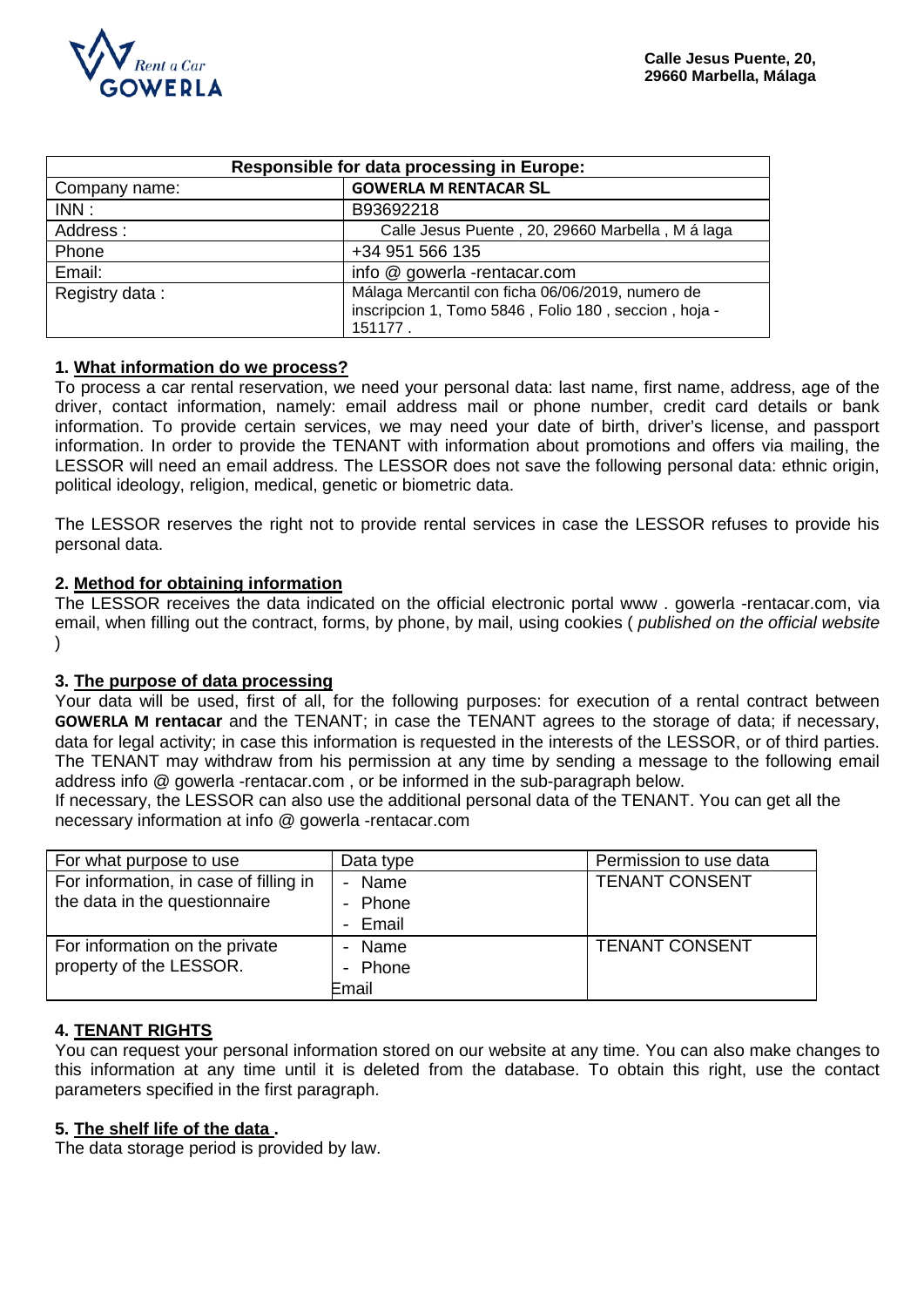

### **6. Forwarding personal data**

On the over action of the contract rent, the data can handle third person solely for the purpose of execution of certain works. The LESSOR guarantees the security of the data when transmitting it to third parties. These persons may be: providers of technological equipment and information services; consulting services, including lawyer services; audit and accounting. All persons using your data are obligated to ensure their maximum security, according to the regulations. The data will be used exclusively for its intended purpose and following the instructions of the LESSOR. The TENANT may request a complete list of persons to whom the personal data is transferred directly to the address: info @ gowerla -rentacar.com

#### **7. Data protection**

The TENANT took all appropriate measures to avoid the leakage of any information. In addition, Personal data may be transferred exclusively to authorized persons in order to carry out certain works directly related to the activities of the LESSOR. All data is used in strictly confidential form. In case of suspected data leakage, measures will be taken according to the confidentiality protocol . In this case, the TENANT and the relevant safety authorities will be notified in accordance with Articles 33 and 34 of the Rules.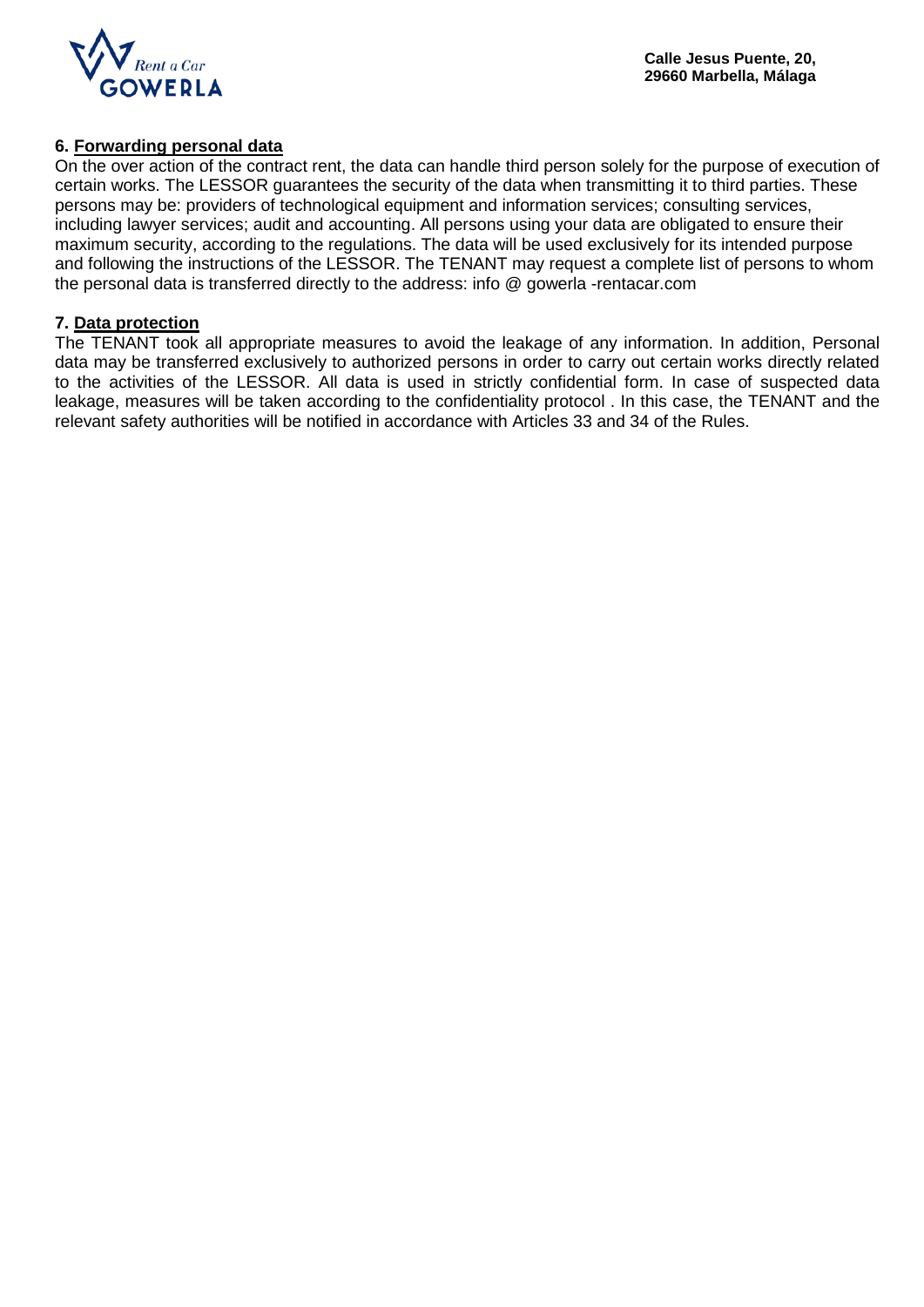

ANNEX Nº 1

### **TERMS AND CONDITIONS FOR PERMISSION WHEN EXITING ABROAD**

- A. Company **GOWERLA M rentacar** provides its services exclusively on the territory of Spain (excluding the Canary Islands, the Balearic Islands, Ceuta and Melia). Even with this permission, **GOWERLA M rentacar**  DOES NOT **PROVIDE** technical assistance services on the road outside of Spain (including the Canary and Balearic Islands, Ceuta and Melie ).
- B. In the event of a car breakdown or accident, the client must, independently, contact the insurance company and inform **GOWERLA M rentacar** agents about this. The contact details of the insurance company are inside the car.
- C. Company **GOWERLA M rentacar** does not provide phone data and other information to provide emergency services if the vehicle is in a foreign country.
- D. The client agrees to familiarize himself with the traffic rules of the country specified in the permit and, in case of non-compliance with these rules, is responsible. The client must verify the need to pay additional fees or duties in the territory of another state.
- E. In the event of any administrative violations, the lessee and all additional drivers are fully liable for the possible fines imposed by the Administrative authorities of the visited state (Article N.2 AC).
- F. The tenant is allowed to travel exclusively to the indicated countries, without the right to travel to any other country, even as a temporary border crossing. If this rule is not **followed** , **GOWERLA M rentacar** reserves the right to terminate the arena contract unilaterally. In this case, the car is returned on an emergency basis and the entire amount of the deposit is withheld, with the right to claim all additional costs.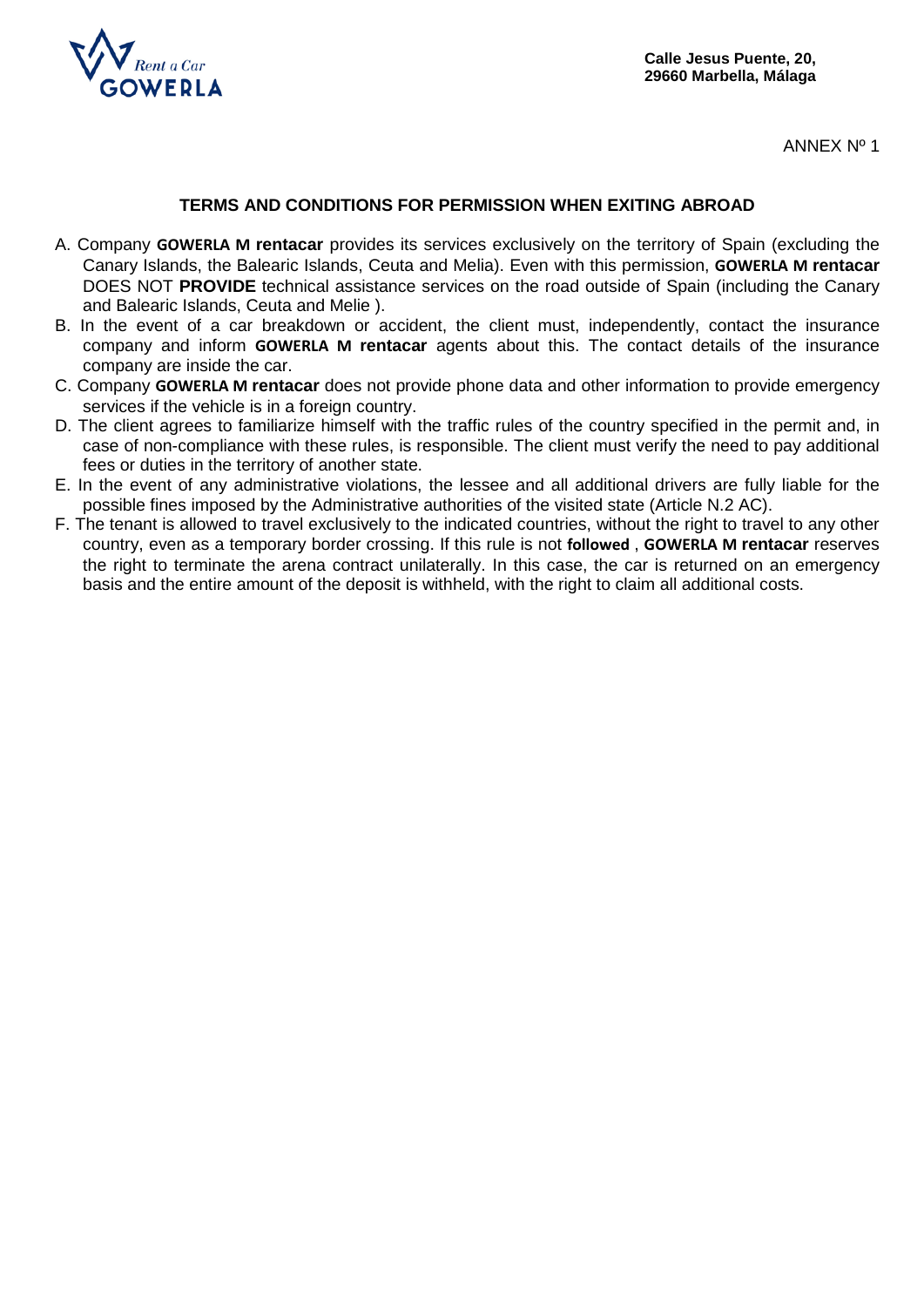

ANNEX Nº 2

# **LIST OF RATES FOR THE PROVISION OF SERVICES**

| RESERVATION AMENDMENT AND CANCELLATION OF RESERVATIONS<br>A. |                       |                                     |  |
|--------------------------------------------------------------|-----------------------|-------------------------------------|--|
| Payment of reserve and deposit                               |                       |                                     |  |
| Form of payment                                              |                       |                                     |  |
| Reserve                                                      | Online                | 100% prepayment                     |  |
|                                                              | Office.               | 30% at the time of reserve          |  |
|                                                              |                       | 70% upon execution of the contract. |  |
| Deposit                                                      | <b>Reserve Online</b> | When making a contract              |  |
|                                                              | Reserve in the        | When making a contract              |  |
|                                                              | office                |                                     |  |

#### Reserve changes

24 hours before the start of the lease, you can make changes to the reserve. In this case, the TENANT must pay an additional fee of **€ 20.00** (for changes in the date and or in time, not including insurance and accessories ). After the changes are made, the calculation regarding the rental price is carried out on the basis of current tariffs. In the event of a difference in value, between the initial and the price after recalculations, the amount of the difference is not refunded.

#### Reserve cancellation

In reserves made through the official website of **GOWERLA M rentacar** www . gowerla -rentacar.com , cancellation of a reservation with a reimbursement of costs is not possible, because a lower tariff rate is applied. Except in situations defined as force majeure, such as (natural disasters, wars, death, or a sudden illness of the TENANT ). To apply these exceptions, the CLIENT ( *in case of death, his immediate family* ) must provide documentary evidence. In the case of the provision of relevant confirmations, the amount of 70% of the reserve value is returned. Also, in reserves made in accordance with the " Budget " tariff , cancellation of the reservation with reimbursement of costs is not possible . In the reserves made at the e **GOWERLA M rentacar office** , or according to the " All Inclusive " tariff , cancellation of the reservation is possible, but the amount already paid will be withheld as a reserve (30% of the total rental price).

#### In case , if the vehicle is not taken within the specified period

After 24 hours, the reserve will be cancelled, without returning the amount already paid and without the right to demand from the TENANT.

#### B. AGE CATEGORY

If at the time of execution of the rental contract, the age category of drivers is from 18 to 24 years old, they are credited to the category "Young driver" and in this case, an additional charge of € **18.00** per day and € **270.00 should be made** , as the maximum amount , for the entire rental period.

### C. CAR RECEIVING AND RETURN ITEMS

**Rate Flexilocation40 km** : delivery and whether the car return are carried out in a certain place, at a maximum radius of 40 km from ARENDADATELYA office. The cost of this service is **40.00 €** .

| <b>RETURN DELAY</b><br>D.   |                                                                                         |
|-----------------------------|-----------------------------------------------------------------------------------------|
| Delay                       | Cost                                                                                    |
| Delay up to 1 hour:         | is free                                                                                 |
| Delay up to 2 hours:        | Fine 50 €                                                                               |
| Delay from 3 or more hours: | Fine 50 $\epsilon$ + extra day rental price (based on the<br>tariff " A II Inclusive ") |

In case of failure to return the car on time and not receiving any news from the TENANT, the LESSOR reserves the right to file an application for theft to the police, one day after the incident. Also, among others,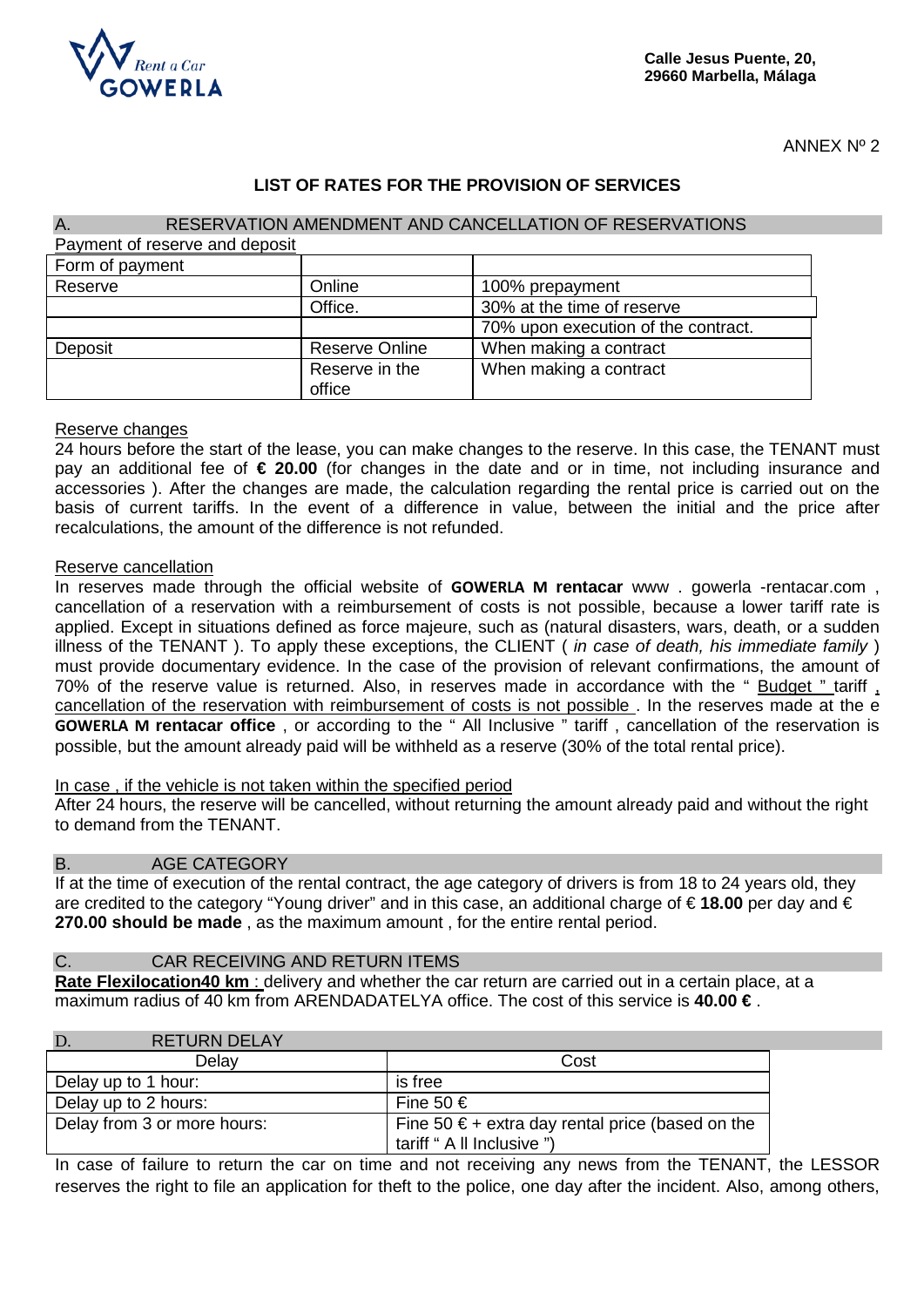

to the amount indicated above, the amount of additional mileage, the amount for additional services and for possible damage and damage will be summarized. This amount is summed for each day of delay.

### E. ABANDONED CAR

If the TENANT leaves the car without returning it at the specified time and place, then he undertakes to pay the amount of € **250.00** , as a penalty, the amount for the services of returning the car, as well as the amount of losses from LESSOR due to vehicle downtime. If, 48 hours after the accident, the TENANT does not provide a completed accident declaration to the LESSOR, an additional payment of **50.00 €** will be charged.

# F. TERRITORIAL RESTRICTIONS

# **Spain**

A rented car can be used in Spain (with the exception of the Canary and Balearic Islands, Ceuta and Melia), Gibraltar and Andorra. For movement in the Canary and Balearic Islands, you must obtain prior, written, permission from the **GOWERLA M rentacar** . In case of movement, without prior permission, the TENANT will have to pay a penalty of **€ 390.00** + costs for returning the car + lost benefit from the LESSOR + amount for the excess mileage and all additional services.

### **International movements**

Travel to Gibraltar and Andorra is permitted. The client could travel to France, Monaco and Portugal. To do this, you need permission from the company and make an additional fee, without fail, in the amount of **€ 250.00,** in addition, the TENANT undertakes to book a car according to the " All inclusive " tariff . In case of departure, without prior permission from the company, the Lessee agrees to pay a fine of **€ 390.00** + costs for returning the car + lost benefit from the LESSOR + amount for the excess mileage and all additional services. The car, in any case, returns to Spain

#### G. ADDITIONAL SERVICE OF DELIVERY AND RETURN OF THE CAR OUT OF WORKING **HOURS**

The client could order the delivery or return of the car in the "non-working" time for a fee. This rate is **45.00 €.**  You can see the working time of the office on our website www . gowerla -rentacar.com

| Η.<br><b>ADDITIONAL DEVICES</b> |         |              |
|---------------------------------|---------|--------------|
| <b>Additional devices</b>       | 1 dav   | Maximum cost |
| Armchair for baby               | $9 \in$ | 135 €        |
| Baby car seat                   | $9 \in$ | 135 €        |
| <b>Booster</b>                  | $9 \in$ | 135 €        |
| Navigator                       | $9 \in$ | 135 €        |

\* All additional devices are available upon prior request, and subject to availability.

| <b>FAILURE / LOSS OF ADDITIONAL DEVICES</b><br>J. |            |
|---------------------------------------------------|------------|
| <b>Additional device</b>                          | Cost / EUR |
| Car key                                           | 350€       |
| Emergency triangle                                | 35€        |
| Emergency vest                                    | 25€        |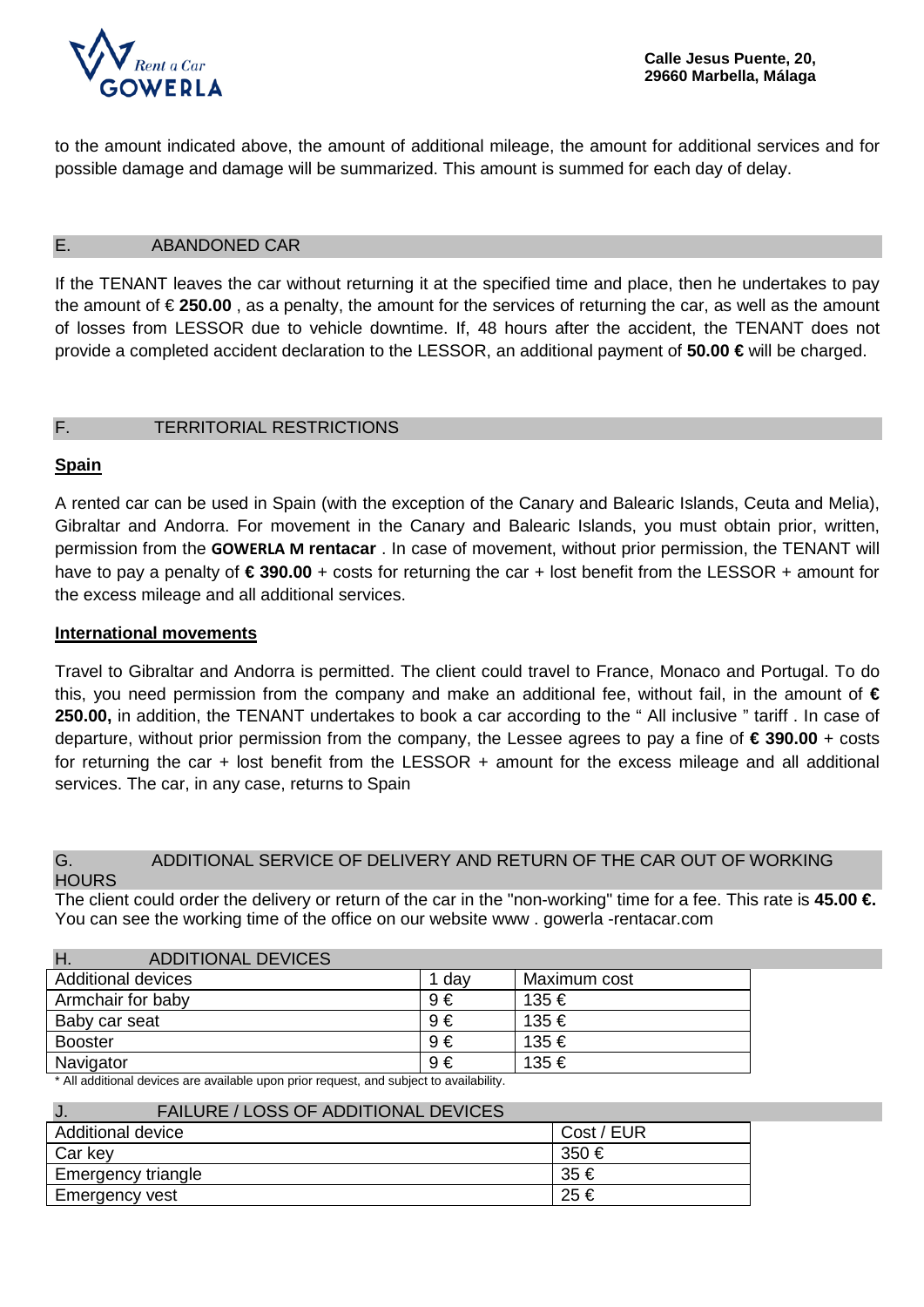

| Car kit                                                                                                                                                                                                                                 | 95€    |
|-----------------------------------------------------------------------------------------------------------------------------------------------------------------------------------------------------------------------------------------|--------|
| <b>Vehicle Documentation</b>                                                                                                                                                                                                            | 10€    |
| Overall navigation system                                                                                                                                                                                                               | 180 €  |
| Navigation system: screen breakdown and battery loss                                                                                                                                                                                    | 100 €  |
| Navigation system: mount                                                                                                                                                                                                                | 100 €  |
| Child seat booster                                                                                                                                                                                                                      | 80€    |
| Smoking inside the car                                                                                                                                                                                                                  | 500€   |
| Car cleaning                                                                                                                                                                                                                            | 100 €* |
| $\mathcal{L}$ and $\mathcal{L}$ are associated as a set of the set of the set of the set of the set of the set of the set of the set of the set of the set of the set of the set of the set of the set of the set of the set of the set |        |

This price is indicative and depends on the price list provided by the car cleaning company.

#### K. ADDITIONAL DRIVER

In case there are additional drivers, it is necessary to pay extra for each additional driver in the amount of  $\epsilon$ **9.00** for 1 day and € 135.00, as the maximum amount, for the entire rental period.

#### L. FUEL POLICY

The TENANT is provided with a car with a full tank of fuel, and he undertakes to return it in the same condition, otherwise, the amount of missing fuel and the cost of the additional refuelling service are deducted from the deposit, the cost of this service is **39.00 €** In the case of refuelling a car with the wrong type of fuel, the RENTANT is directly responsible for a possible breakdown of the car and undertakes to pay, without fail, a penalty in the amount of **150.00** € + costs for moving the car + costs for repairing the car + the amount of real damage and lost profit, from the LESSOR. In a car where the use of AdBlue is intended (the car is provided with a full tank of AdBlue liquid and the car must be returned with a full tank of AdBlue liquid ), the TENANT must monitor the level of this liquid and is directly responsible if this subparagraph is not observed. In case of damage caused by the refuelling of this liquid, the TENANT undertakes to pay an additional fee. The amount of this amount is determined by the size of the damage caused.

M. ADDITIONAL FEES FOR ADMINISTRATIVE PENALTIES In the event that , at the time of the lease contract, violations were committed by the TENANT, subject to penalties from the administrative authorities, the amount of the surcharge for the conduct of each of the administrative cases is **45.00 €.**

#### N. Surcharge for handle administrative matters, in consequence of an accident

An additional amount to be paid will be charged in case of damage to the car, regardless of the degree of damage. This amount is paid for each damage caused and amounts to **45.00** €. The cost of the services of a specialist - damage assessor is  $\epsilon$  45.00.

#### O. ASSISTANCE ON THE ROAD

A supplement of  $\epsilon$  15.00 per day is required.

| Service                                 | Included | Not included |
|-----------------------------------------|----------|--------------|
| <b>Spare Wheel Installation Service</b> |          |              |
| Replacing a lost key                    |          |              |
| Key forwarding cost                     |          |              |
| Swap car                                |          |              |
| Wheel repair cost                       |          |              |
| <b>Battery Charge</b>                   |          |              |

Roadside assistance is provided exclusively in Spain (with the exception of Ceuta , Melia and the islands) . In the event of a car breakdown or accident in Portugal, France, or Monaco, the client must, independently, contact the insurance company and inform the agents about it **GOWERLA M rentacar** . The contact details of the insurance company are provided by **GOWERLA M rentacar** .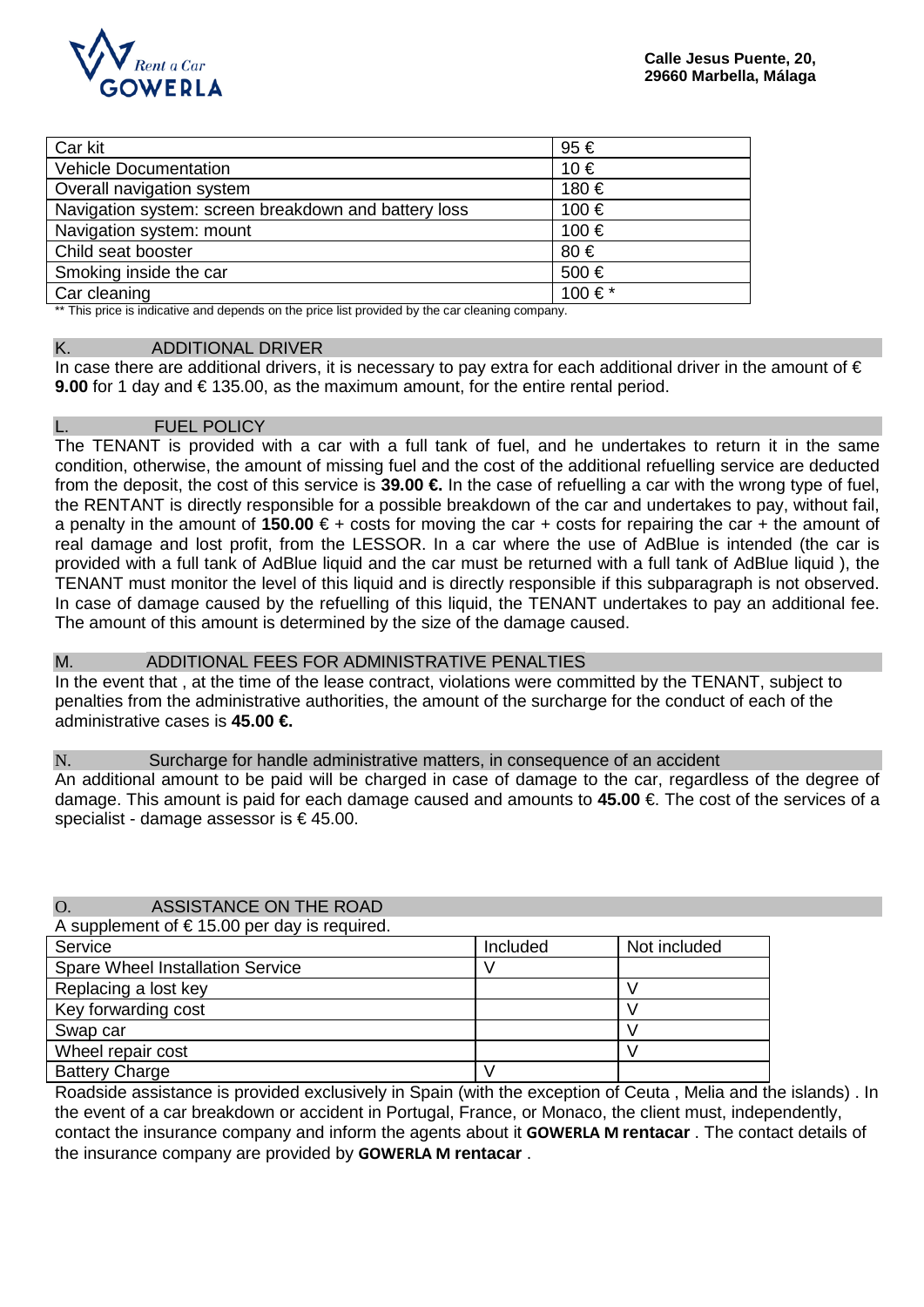

**NOTE: The** *TENANT is directly liable in the event of violations of the OMA and in the case of negligent, careless performance of his duties* .

P. RESERVATION CONFIRMATION

In the case of confirmation of the booking will be charged an additional payment in the amount of **30,00 €.**

#### Q. ADDITIONAL KILOMETERS

In case of exceeding the limit, the CLIENT pays for each subsequent kilometre at the established tariff of **0.69 €** per kilometre.

R. SUPPLEMENTS In consequence REPLACEMENT, loss or damage of advertising stickers BY CAR

In this case, a supplement of **€ 35.00 is payable.**

#### S. ADDITIONAL CONDITIONS: RATES

1. **Budget rate:** includes a limited mileage of 150 km per day. In total, 1800 km is allowed for the entire rental period . Each additional km is paid according to the tariff of 0.69 € (liability to third parties). Also includes compulsory insurance. Does not include a replacement key, it does not include a reserve cancellation. Franchise must be paid :

| The amount of the franchise |           |  |  |
|-----------------------------|-----------|--|--|
| Economy                     | 140 0 €   |  |  |
| Premium                     | 180 0 €   |  |  |
| _uxurv                      | $2,500$ € |  |  |

\* The category of your car can be found on - line at www.gowerla -rentacar.com or consult your e **GOWERLA M rentacar office** . The car category also appears in the reserve confirmation and in the rental contract.

The rate of " Budget " n f included a service of assistance on the road. Payment for this service is carried out at the rates indicated below:

| <b>Road assistance</b>   |             |  |
|--------------------------|-------------|--|
| First aid*               | 150 €       |  |
| Battery charge           | 150 €       |  |
| Replacement key          | Original*   |  |
| Tow truck                | 450€        |  |
| Erroneous fuel           | 300 - 600 € |  |
| Carriage of passengers * | 200€        |  |

\* This service is provided by the company of AXA SEGUROS GENERALES , the S . A .

\* The original means that the amount of the cost of the original will be calculated.

\* Carriage is a service provided with prior confirmation from **GOWERLA M rentacar** .

The TENANT is provided with a car with a full tank of fuel, and he undertakes to return it in the same condition, otherwise, the amount of missing fuel and the cost of the additional refuelling service are deducted from the deposit, the cost of this service is **39.00** €.

2. The **tariff " All inclusive " includes** : there are no restrictions on the mileage per day. There is a maximum mileage for the entire rental period, up to 3,500 km . No franchise payment is provided. Switched service assistance on the road. Does not include a replacement key. Includes all inclusive insurance.

The TENANT is provided with a car with a full tank of fuel, and he undertakes to return it in the same condition, otherwise, the amount of missing fuel and the cost of the additional refueling service are deducted from the deposit, the cost of this service is 39.00  $\epsilon$ .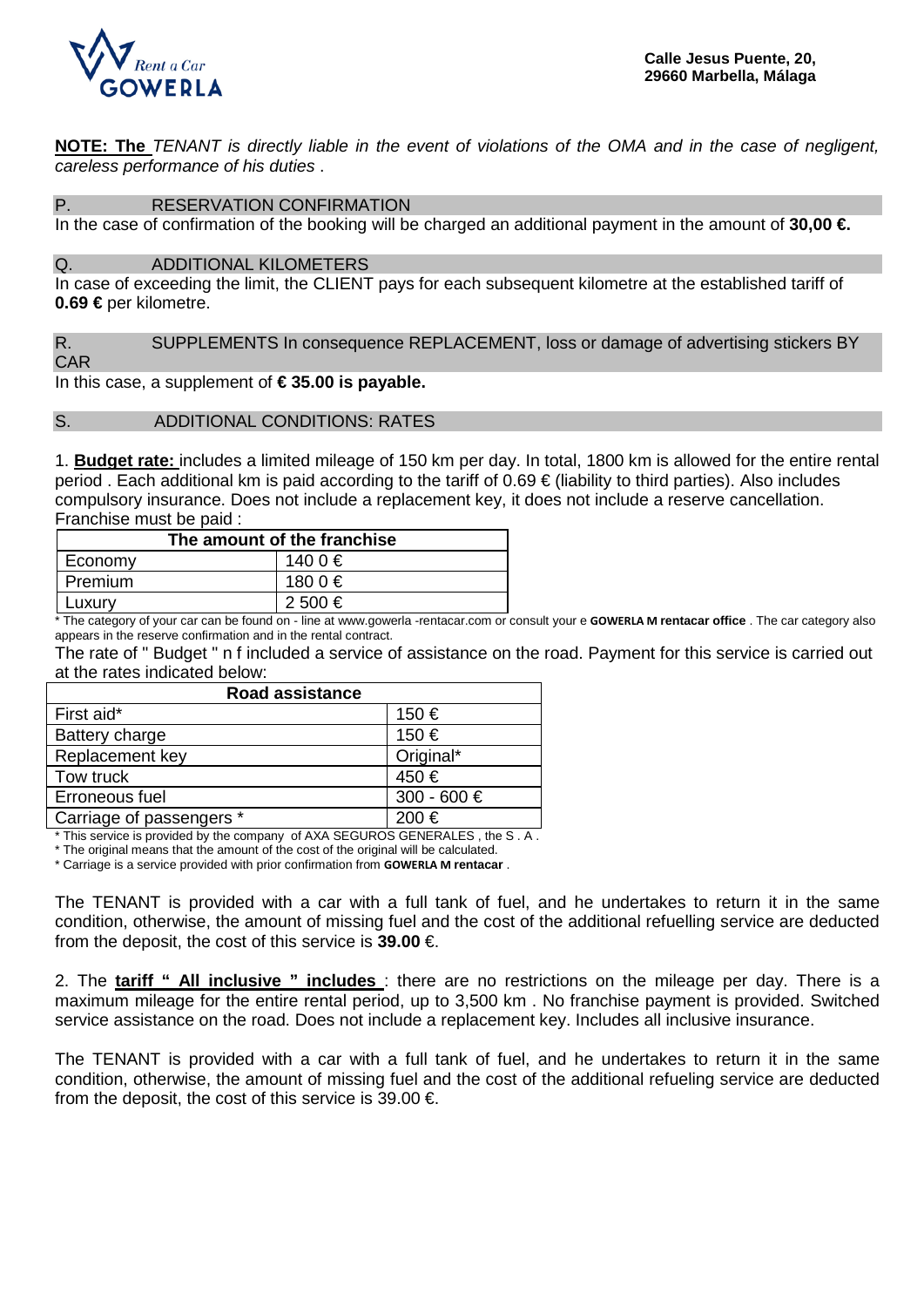

The TENANT undertakes to pay a deposit in the amount of:

| <b>Deposit</b> |           |  |
|----------------|-----------|--|
| Economy        | $250 \in$ |  |
| Premium        | 450€      |  |
| Luxury         | 700 €     |  |

\* The category of your car can be found on-line at www . gowerla -rentacar.com or consult the office e **GOWERLA M rentacar** . The car category also appears in the reserve confirmation and in the rental contract.

#### 3. **In what cases is a reservation with the " All Inclusive " fare required** .

\* In case of transportation of a car abroad (with the exception of Gibraltar and Andorra).

\* In the case of a young driver (aged 1 8 to 2 4 years).

\* If the TENANT has a driving experience of less than 1 year.

\* In case , if the tenants do not have the international driver's license .

\* In case , if the passport and driver's license had been issued by different countries.

\* In case of payment not by credit card .

\* In the case of the initial reservation, according to the " Budget " tariff , where the TENANT picks up the car upon expiration of the waiting period (1 hour).

\* In case the TENANT delays the return of the car for more than 3 hours.

All rates include in themselves VAT .

4. Rates " Budget " and " All inclusive " does not include in itself services , specified in paragraphs from A to R Application 2 ( OUA ).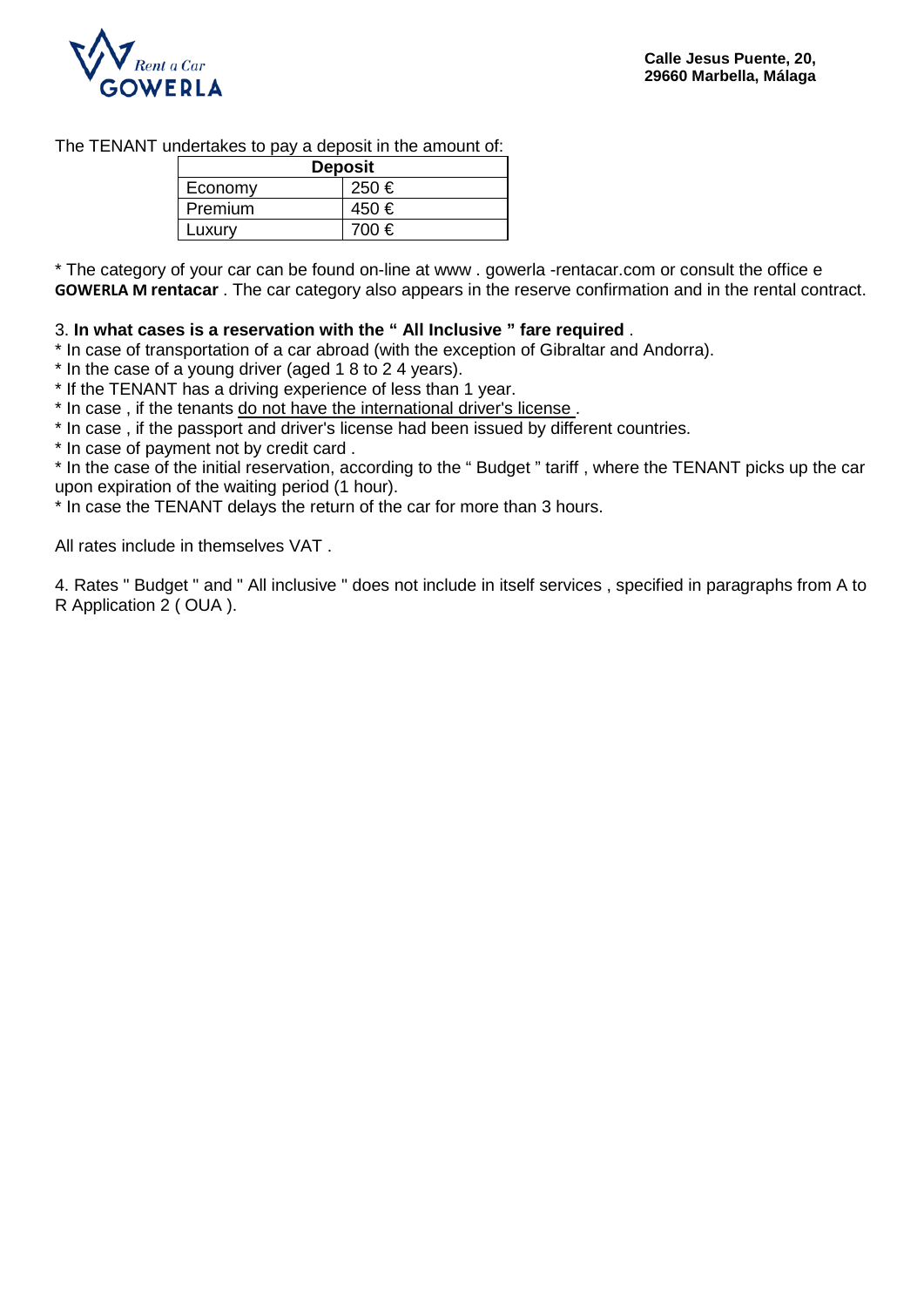

ANNEX Nº 3

#### **LIST OF RATES FOR REPAIR SERVICES**

*Administrative records of repairs are not included ( 45 € ) . Prices are in Euros.*

| External damage                               | Economy         |                  | Premium |     |
|-----------------------------------------------|-----------------|------------------|---------|-----|
|                                               | Scratch         | Hit              | Scratch | Hit |
| Front bumper                                  | 200             | 325              | 290     | 385 |
| Rear bumper                                   | 200             | $\overline{325}$ | 290     | 385 |
| Hood                                          | 200             | 325              | 290     | 385 |
| Front door                                    | 200             | 325              | 290     | 385 |
| Backdoor                                      | 200             | 325              | 290     | 385 |
| Front fender                                  | 200             | 325              | 290     | 385 |
| Rear wing                                     | 200             | 325              | 290     | 385 |
| Ceiling                                       | 200             | 325              | 290     | 385 |
| Trunk                                         | 200             | 325              | 290     | 385 |
| Pendants                                      | 200             | 325              | 290     | 385 |
| Wheels / Tires                                | Economy         | Premium          |         |     |
| Tires (1 pc.)                                 | 290             | 340              |         |     |
| Wheels (1 pc.)                                | 350             | 400              |         |     |
| Disks (1 pc.)                                 | 260             | 350              |         |     |
| Punctured tire repair                         | fifty           | 65               |         |     |
| Glass                                         | Economy         | Premium          |         |     |
| Windshield breakage (1 pc.)                   | 350             | 400              |         |     |
| Windshield damage (1 pc.)                     | 260             | 350              |         |     |
| Window breakage (1 pc.)                       | 70              | 80               |         |     |
| Window damage (1 pc.)                         | fifty           | 65               |         |     |
| Other                                         | Economy         | Premium          |         |     |
|                                               | 190             | 360              |         |     |
| Headlights                                    | 190             | 360              |         |     |
| Rear lights                                   |                 |                  |         |     |
| Mirrors: Framing                              | 260             | 430              |         |     |
| Mirrors: Glass                                | 190             | 320              |         |     |
| Janitors                                      | 70<br>70        | 190<br>190       |         |     |
| <b>Brush</b>                                  |                 |                  |         |     |
| Other item                                    | Economy         | Premium          |         |     |
| Replacement key                               | 300             | 400              |         |     |
| GPS (loss of damage)                          | 190             | 190              |         |     |
| WiFi (loss damage)                            | 110             | 110              |         |     |
| Child seats (loss of damage)                  | 130             | 130              |         |     |
| Booster r (loss damage)                       | $\overline{75}$ | $\overline{75}$  |         |     |
| Folder with documents                         | 35              | 35               |         |     |
| Promotional stickers GOWERLA M rentacar (1pc) | $\overline{35}$ | $\overline{35}$  |         |     |
| Car license plate                             | 70              | 70               |         |     |
| Frame under the car license plate             | $\overline{55}$ | $\overline{55}$  |         |     |
| Vest                                          | 45              | 45               |         |     |
| Ashtray                                       | 110             | 220              |         |     |
| Cigarette lighter                             | fifty           | 75               |         |     |
| Back tray                                     | 400             | 500              |         |     |
| Antenna                                       | fifty           | 65               |         |     |
| Door handle (1 pc.)                           | 300             | 400              |         |     |
| Vintage sign                                  | 100             | 200              |         |     |
| Spare parts                                   | 600             | 700              |         |     |
| Upholstery                                    | Economy         | Premium          |         |     |
| Front seats (1 pc.)                           | 450             | 600              |         |     |
| Rear seats (1 pc.)                            | 300             | 400              |         |     |
| Carpets                                       | 170             | 260              |         |     |
| Interior cleaning                             | 190             | 350              |         |     |
| Erroneous fuel                                | 300             | 400              |         |     |
| Elimination of burnt elements                 | 300             | 400              |         |     |

*These tariffs can be recalculated, according to the conclusion of the independent expert workshop*